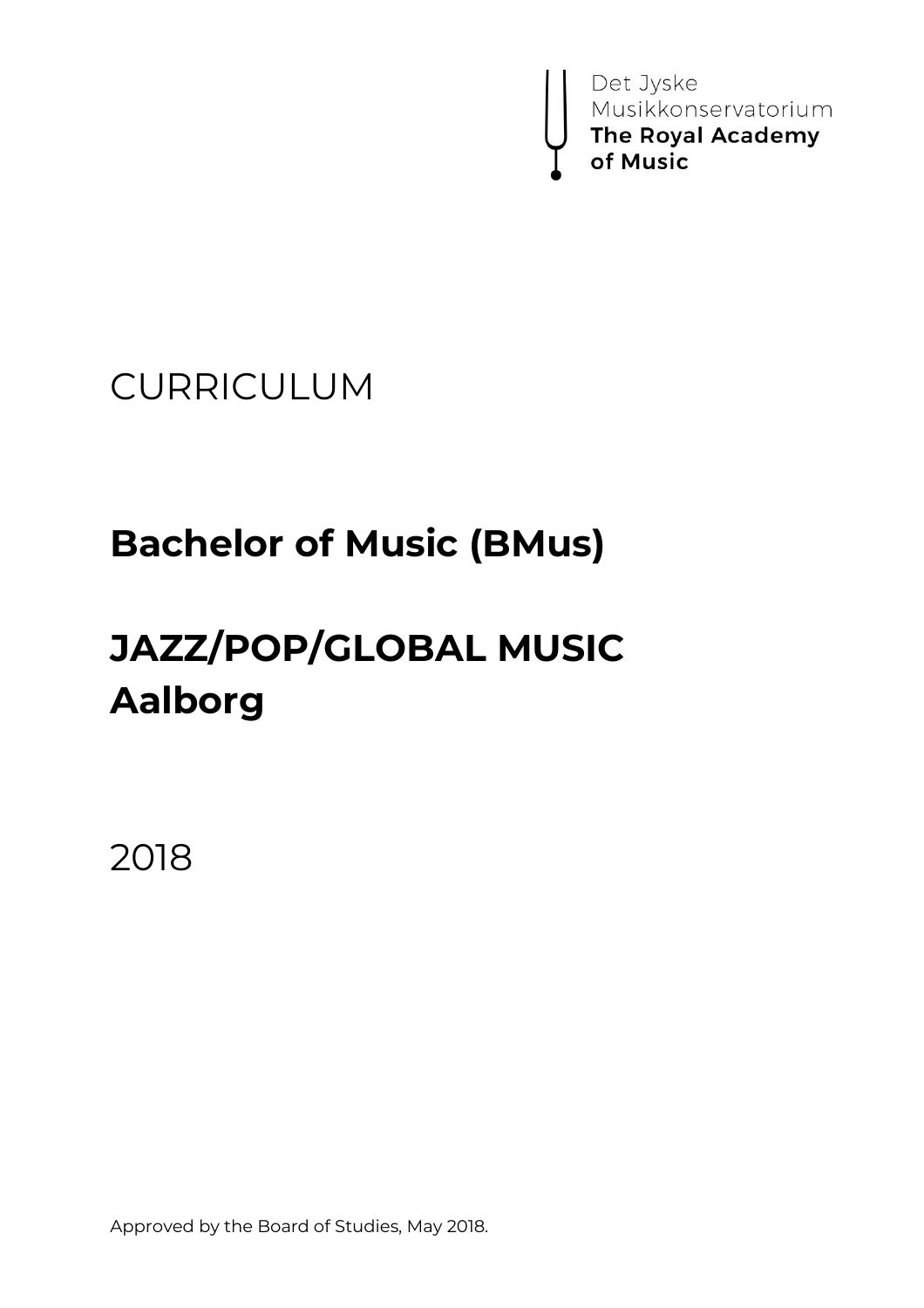I

# **Content**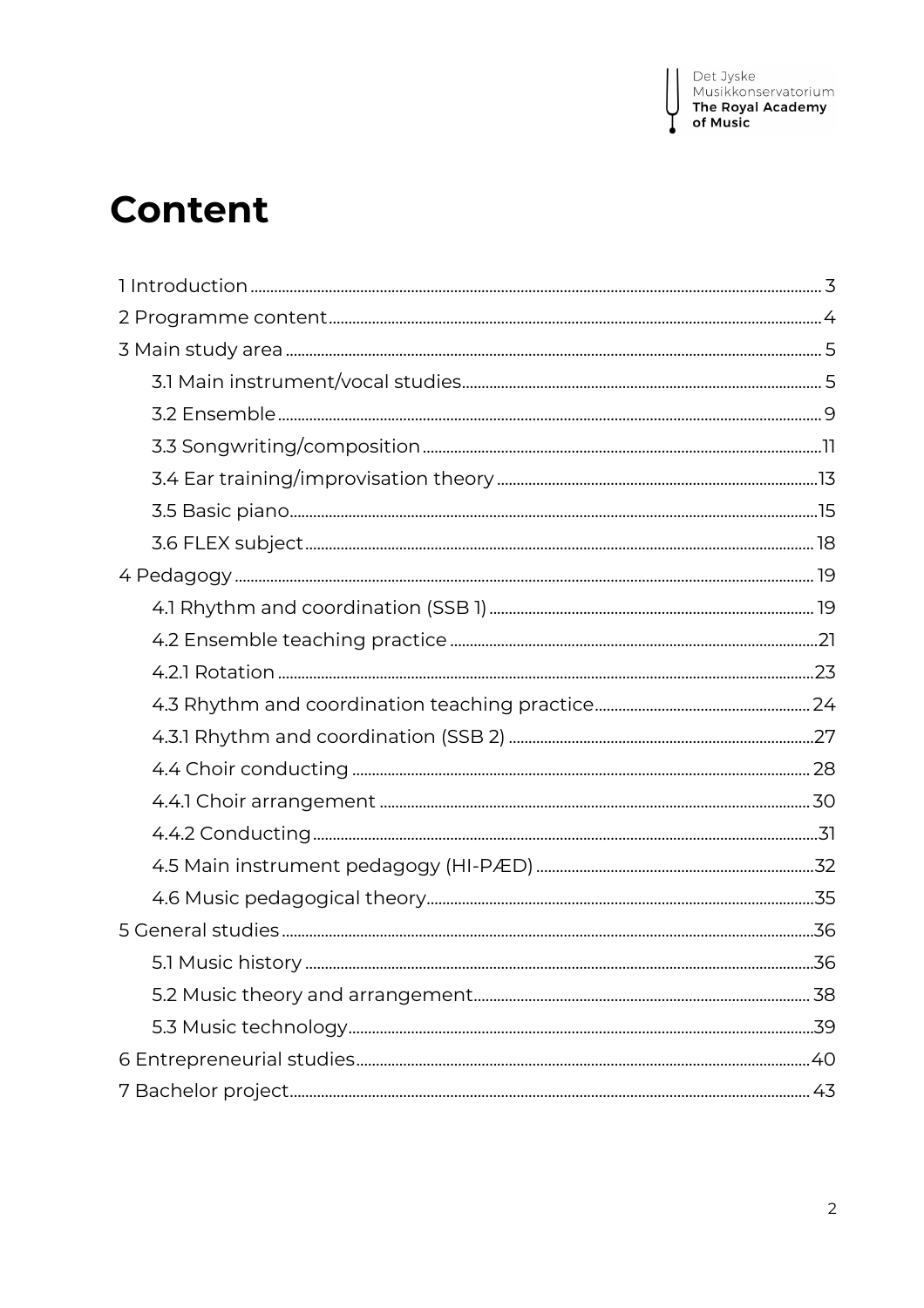## <span id="page-2-0"></span>**1 Introduction**

### **Bachelor of Jazz/Pop/Global Music**

On the Bachelor of Jazz/Pop/Global Music programme, the student acquires the knowledge, skills, and qualifications to become a musician, teacher, and songwriter/composer.

#### **Programme subjects**

The programme subjects are divided into the following fields:

- Main study area: subjects where the student is a performer as well as subjects that support this aspect. The area includes Main instrument/Vocal studies, Ensemble, Songwriting/composition, Ear training/improvisation theory, and Basic piano. The FLEX subject allows further individual specialisation.
- Pedagogy: On the first year, students are introduced to Rhythm and coordination. On the second and third years, students learn to teach their main instrument/vocal studies and take one of the following conducting subjects: Choir conducting, Ensemble teaching practice, or Rhythm and coordination teaching practice. Conducting subject tuition is supported by tuition on relevant student skills and Music pedagogical theory.
- General studies: Music technology, Music history, and Music theory and arrangement.
- Entrepreneurial studies: A subject providing the student with career management tools as well as methods for, and experience with, managing music projects.
- Bachelor project: Individual immersion in a creative, performance, and/or pedagogical project.

The elements of the programme are credited with ECTS points based on an assessment of the workload involved in the subjects. One ECTS point roughly corresponds to 27.5 hours.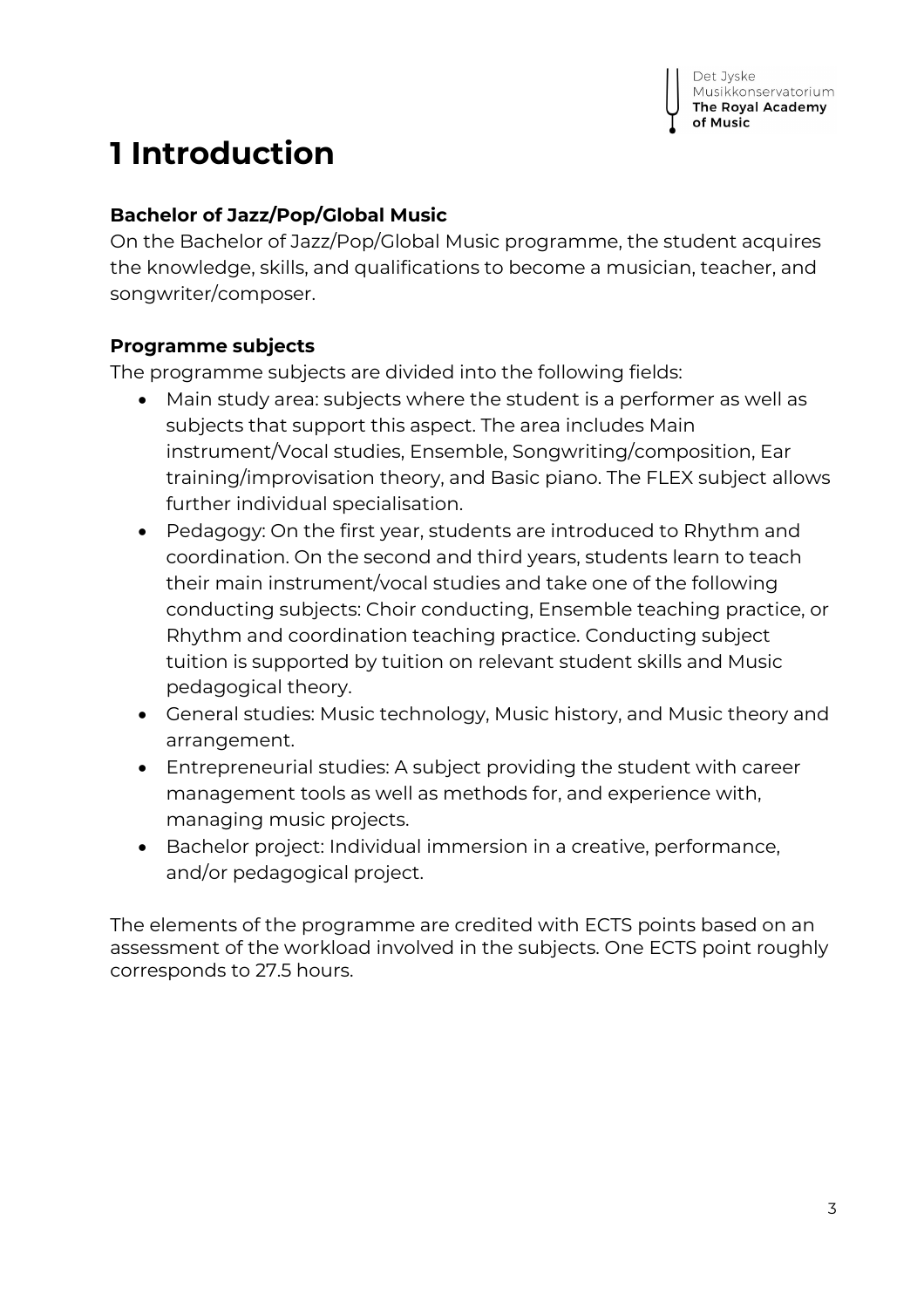Det Jyske Musikkonservatorium The Royal Academy of Music

## <span id="page-3-0"></span>**2 Programme content**

ECTS chart

|                                 | <b>lst</b>     | 2nd            | 3rd            | 4th            | 5th            | 6th            |                |
|---------------------------------|----------------|----------------|----------------|----------------|----------------|----------------|----------------|
|                                 | sem            | sem            | sem            | sem            | sem            | sem            | <b>Tota</b>    |
|                                 |                |                |                |                |                |                | ı              |
| Main study area                 |                |                |                |                |                |                |                |
| Main instrument/vocal studies   | 14             | 10             | 11             | 10             | 9              | 9              | 63             |
| Ensemble                        | 4              | 3              | $\overline{3}$ | $\overline{3}$ | $\overline{2}$ | $\overline{2}$ | 17             |
| Songwriting/composition         |                | $\overline{2}$ | 3              | $\overline{3}$ | $\overline{2}$ |                | 10             |
| Ear training/improvisation      | $\overline{2}$ | $\overline{2}$ | 3              | $\overline{3}$ |                |                | 10             |
| theory                          |                |                |                |                |                |                |                |
| Basic piano                     | $\overline{2}$ | $\overline{2}$ | $\overline{2}$ | $\overline{2}$ |                |                | 8              |
| FLEX subject                    |                |                | $\pmb{\times}$ | $\pmb{\times}$ | X              | X              |                |
| Pedagogy                        |                |                |                |                |                |                |                |
| Rhythm and coordination (SSB 1) | 2              | $\overline{2}$ |                |                |                |                | 4              |
| Conducting subject*             |                |                |                | $\overline{4}$ | 4              | 4              | 12             |
| Student skills on conducting    |                |                | $\overline{2}$ | $\overline{2}$ |                |                | 4              |
| subject**                       |                |                |                |                |                |                |                |
| Main instrument pedagogy        |                |                |                |                | $\overline{2}$ | $\overline{2}$ | 4              |
| Music pedagogical theory        |                |                |                |                | 3              | 3              | 6              |
| <b>General studies</b>          |                |                |                |                |                |                |                |
| Music history                   | $\overline{2}$ | $\overline{2}$ | 3              |                |                |                | $\overline{7}$ |
| Music theory and arrangement    | $\overline{2}$ | $\overline{2}$ |                |                |                |                | 4              |
| Music technology                | $\overline{2}$ | $\overline{2}$ |                |                |                |                | 4              |
|                                 |                |                |                |                |                |                |                |
| <b>Entrepreneurial studies</b>  |                | $\overline{3}$ | 3              | $\overline{3}$ | 3              |                | 12             |
|                                 |                |                |                |                |                |                |                |
| Bachelor project                |                |                |                |                | 5              | 10             | 15             |
|                                 |                |                |                |                |                |                |                |
| <b>Total</b>                    | 30             | 30             | 30             | 30             | 30             | 30             | 180            |

\*The student must choose one of the following:

Ensemble teaching practice,

Rhythm and coordination teaching practice, or

Choir conducting.

\*\*Every Conducting subject is supported by tuition on relevant student skills: Ensemble teaching practice: Rotation

Rhythm and coordination teaching practice: Rhythm and coordination (SSB 2)

Choir Conducting: Choir arrangement and Conducting.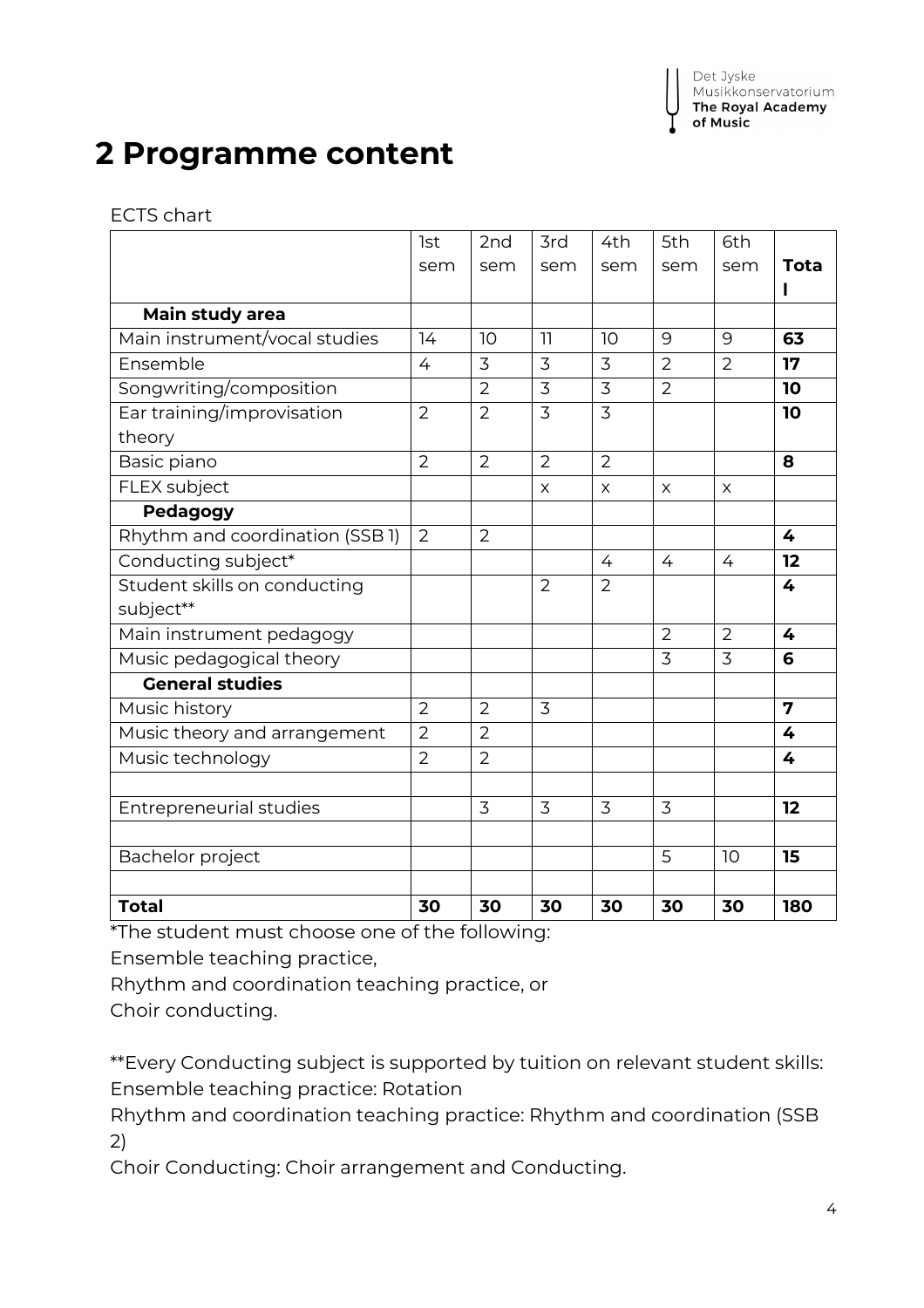#### Det Jyske Musikkonservatorium The Royal Academy

## <span id="page-4-1"></span><span id="page-4-0"></span>**3 Main study area 3.1 Main instrument/vocal studies**

## **Objective**

The student

- Is able to use, and has mastered, technical and musical skills and forms of expression.
- Is able to communicate various forms of musical and artistic expression in a way that is relevant in a concert performance context.
- Is able to make artistic choices and assessments.
- Possesses elementary knowledge of musical and technical practice, repertoire, methods, and theory.
- Is conversant with instrument/vocal studies main subject conventions with a view to performing professionally.
- Is able to acknowledge and handle artistic challenges in a creative, investigative, and analytical manner.
- Can participate independently in various musical contexts.
- Is able to identify his/her own learning needs and potential for artistic development, and to prioritise and structure his/her time and work efforts in relation to e.g. his/her own practising.

## **Content**

Tuition focuses on developing the student's technical skills and artistic expression.

Tuition includes the following:

- Technique
- Score reading, including sight reading
- Rhythm and timing
- Accompaniment
- Improvisation
- Phrasing
- Timbre
- Transposition
- Imitation
- Practice techniques and practice planning

Part of the tuition takes the form of preparation for and evaluation of student performances at concert cafés/band leader concerts. The student is required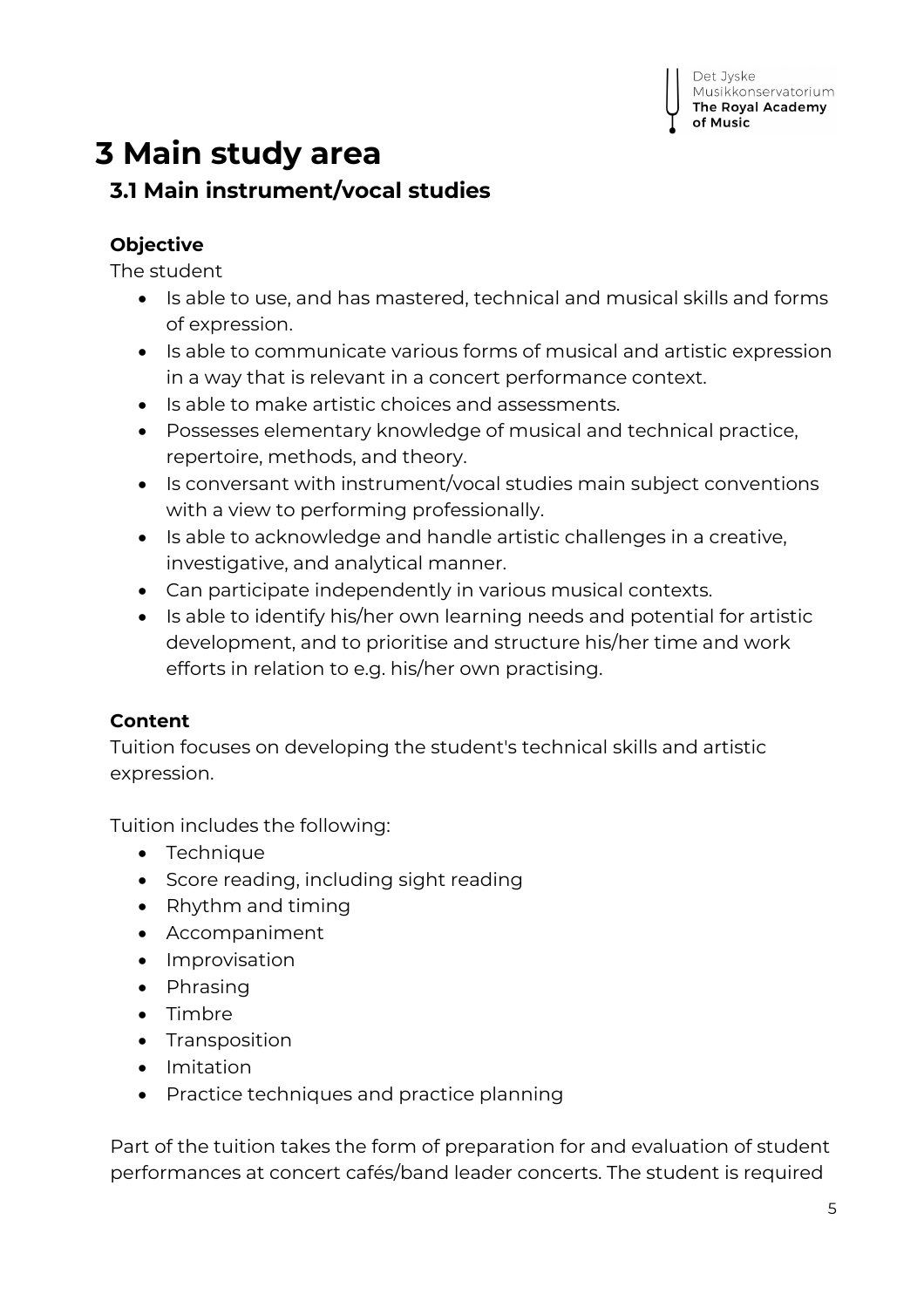

to act as band leader and assume artistic responsibility at one concert annually. The concert is arranged in cooperation with the Academy. The concert is evaluated by the teacher, possibly using video recordings. Concert cafés are arranged on the 1st and 2nd year.

The band leader concert is arranged on the 6th semester and has the same duration as the examination concert.

1st year only: Individual plan.

On the 1st semester, the teacher in consultation with the student drafts an individual plan with substantial objectives to reflect the fact that this is a fulltime study. These objectives are included in the evaluation at the 1st year test. The plan must include artistic and technical objectives based on the student's competence profile upon commencing the programme. In addition, the plan must include the student's actual practice schedule.

The teacher hands in the plan to the Head of Studies no later than 1 October.

#### **Possible tuition and work formats**

One-to-one tuition Class tuition Concert evaluation Band work (supervision) Projects or courses arranged by the Academy.

#### **Scope**

63 ECTS

#### **Semesters**

1st to 6th semester

#### **Evaluation and examination regulations**

After the 2nd semester: 1st year test *Examination content* Practical test: 40 minutes. Discussion: 10 minutes. Oral account: 5 minutes. Total examination duration: 55 minutes.

#### *Examination format*

A) Concert. Duration: 15 minutes. The student performs tunes chosen by the student him/herself demonstrating a certain diversity as regards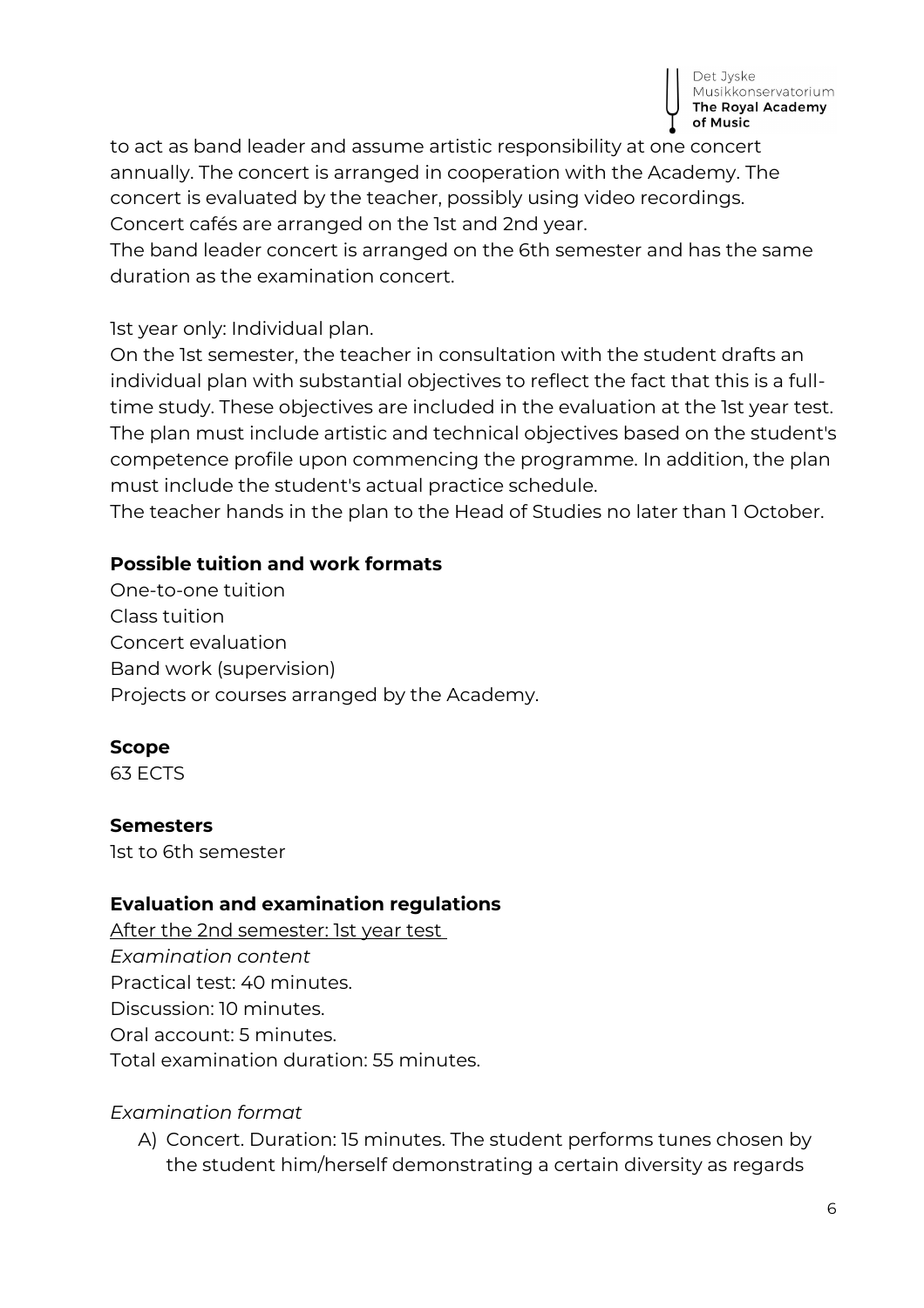

style and tempo. For melody instruments, the test must comprise the following: theme, ensemble playing, and improvisation. For harmony instruments and drums/percussion, the test must comprise the following: accompaniment and improvisation.

- B) Assignments according to the individual plan. Max duration: 10 minutes
- C) Imitation. Max duration: 5 minutes
- D) Sight reading. Max duration: 10 minutes

The imitation and sight reading assignments are set by the teacher.

#### *Marking and evaluation*

Internal marking. One overall grade for items A), B), and C). Grade for item D), Sight reading.

The grades are explained during a short oral account.

The assessment must reflect to what extent the overall objectives of the programme are expected to be achievable for the Main instrument/vocal studies subject over the three years of study.

#### After the 4th semester: Learning examination.

Learning test (musical and technical skills):

#### *Examination content*

Practical test on learning by ear and from a score: 35 minutes. Discussion: 15 minutes.

Oral account: 10 minutes.

Total examination duration: 60 minutes.

#### *Examination format*

Learning by ear:

- A musical sequence relevant to the instrument in question is learned by ear and played with one or more accompanying musicians provided by the Academy.
- Selected parts of the tune form the basis of improvisation. Singers receive printed lyrics.

#### Learning from a score:

An assignment is learned from a score and performed with one or more musicians provided by the Academy. The assignment must contain the following elements:

• Secunda vista: A part notated in a way that is relevant for the instrument in question/vocal studies is performed. 15 minutes of preparation time are allowed.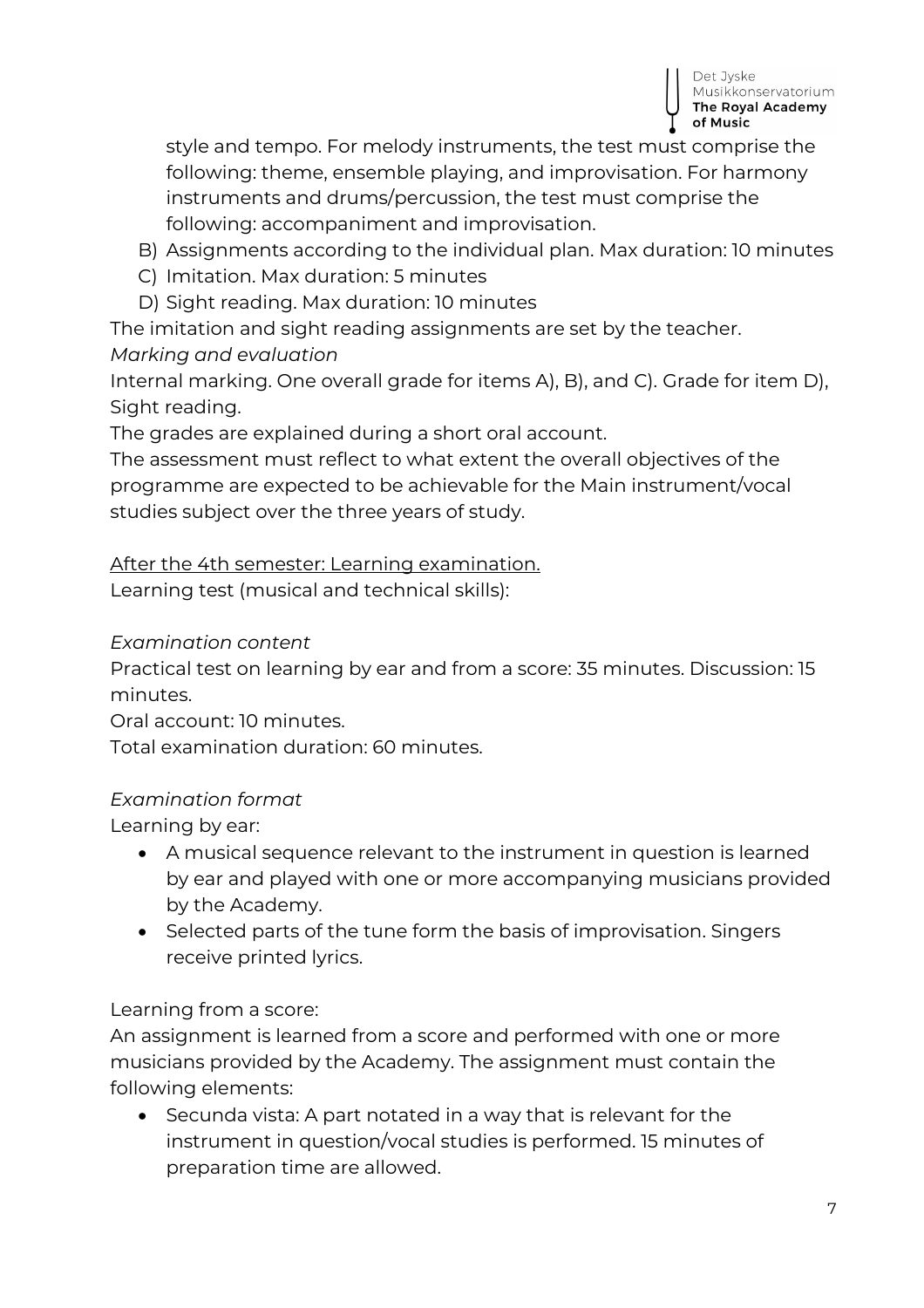

- Accompaniment and improvisation from figuration. Drummers and percussionists play a basic pattern chosen by the student and play all noted breaks and accents.
- Transposition assignment: Wind instruments: A part notated at pitch is played at pitch. For accompanying instruments, figurations are transposed. Singers, drummers, and percussionists are exempt from this discipline.

#### *Marking and evaluation*

External marking. One grade for learning by ear and one grade for learning from a score. The assessment must reflect to what extent the objectives have been achieved.

After the 6th semester: Examination concert

*Examination content*

Concert: 25 minutes.

Discussion and preparation of statement: 25 minutes.

Total examination duration: 50 minutes.

*Examination format*

The student performs 25 minutes of music chosen by the student him/herself at a concert. The concert programme is developed in cooperation with the teacher.

#### *Marking and evaluation*

External marking. Grade and a written statement.

The assessment must reflect to what extent the objectives have been achieved.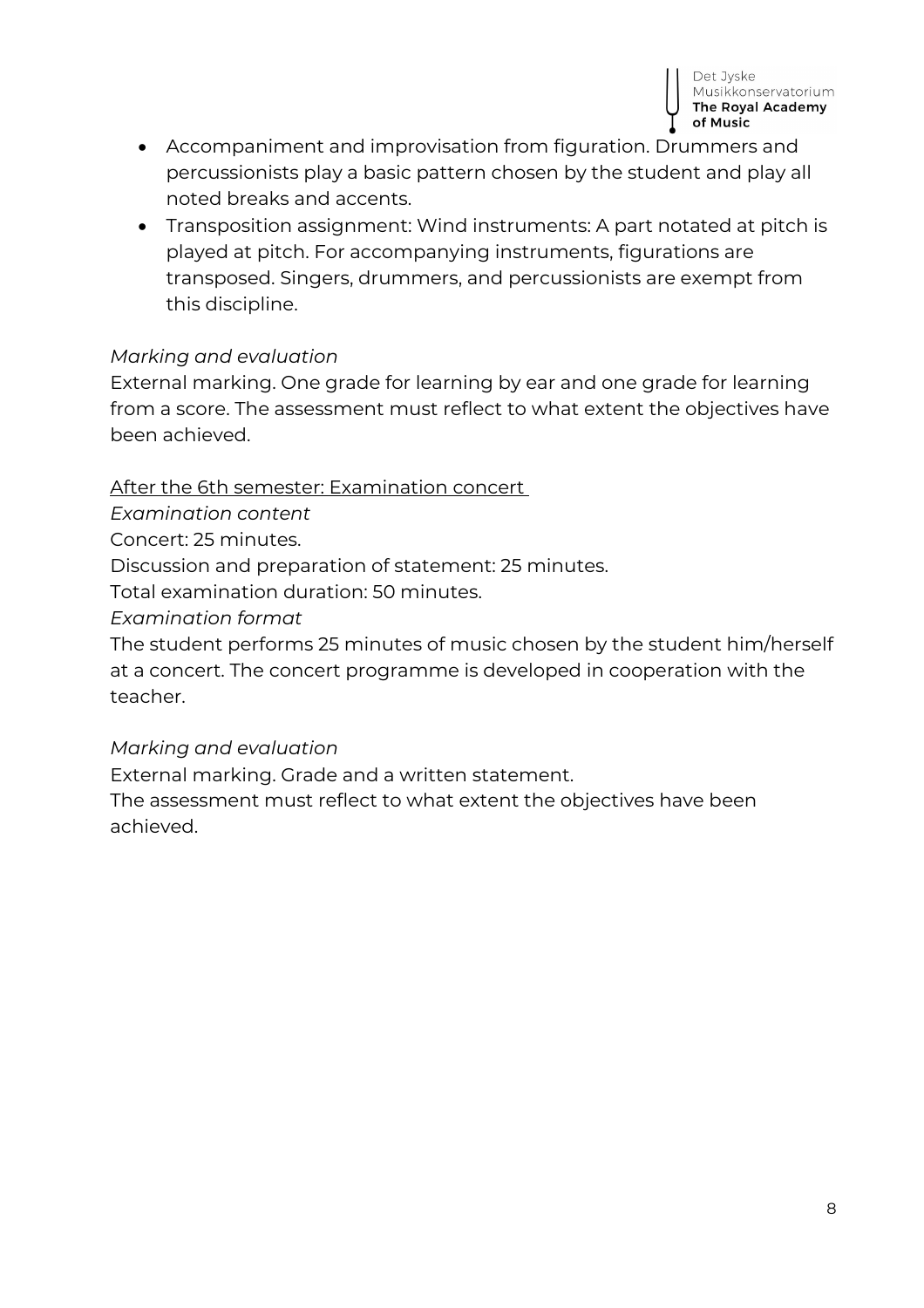## <span id="page-8-0"></span>**3.2 Ensemble**

#### **Objective**

The student

- Has acquired ensemble teaching technical and musical skills and forms of expression and is able to use them at a professional level.
- Can participate independently in various musical contexts.
- Possesses knowledge and skills regarding creating, interpreting, and performing music in ensemble teaching situations.
- Possesses elementary knowledge of musical and technical practice, repertoire, methods, and theory in relation to ensemble teaching.
- Is able to make artistic choices and assessments.
- Is able to identify his/her own learning needs and potential for artistic development within ensemble teaching, and to prioritise and structure his/her time and work efforts in relation to his/her own practice and ensemble rehearsals.

#### **Content**

Tuition is organised with the aim of attaining stylistic and generic diversity over the course of the tuition.

Tuition includes the following:

- Knowledge of repertoire
- Accompaniment
- Improvisation
- Interpretation
- Playing by ear and from scores

#### **Tuition and work formats**

Class tuition.

Tuition in course format optional.

Each course is concluded with a concert, a video recording, or similar.

#### **Scope**

17 ECTS

#### **Semesters**

1st to 6th semester

#### **Evaluation and examination regulations**

After the 6th semester: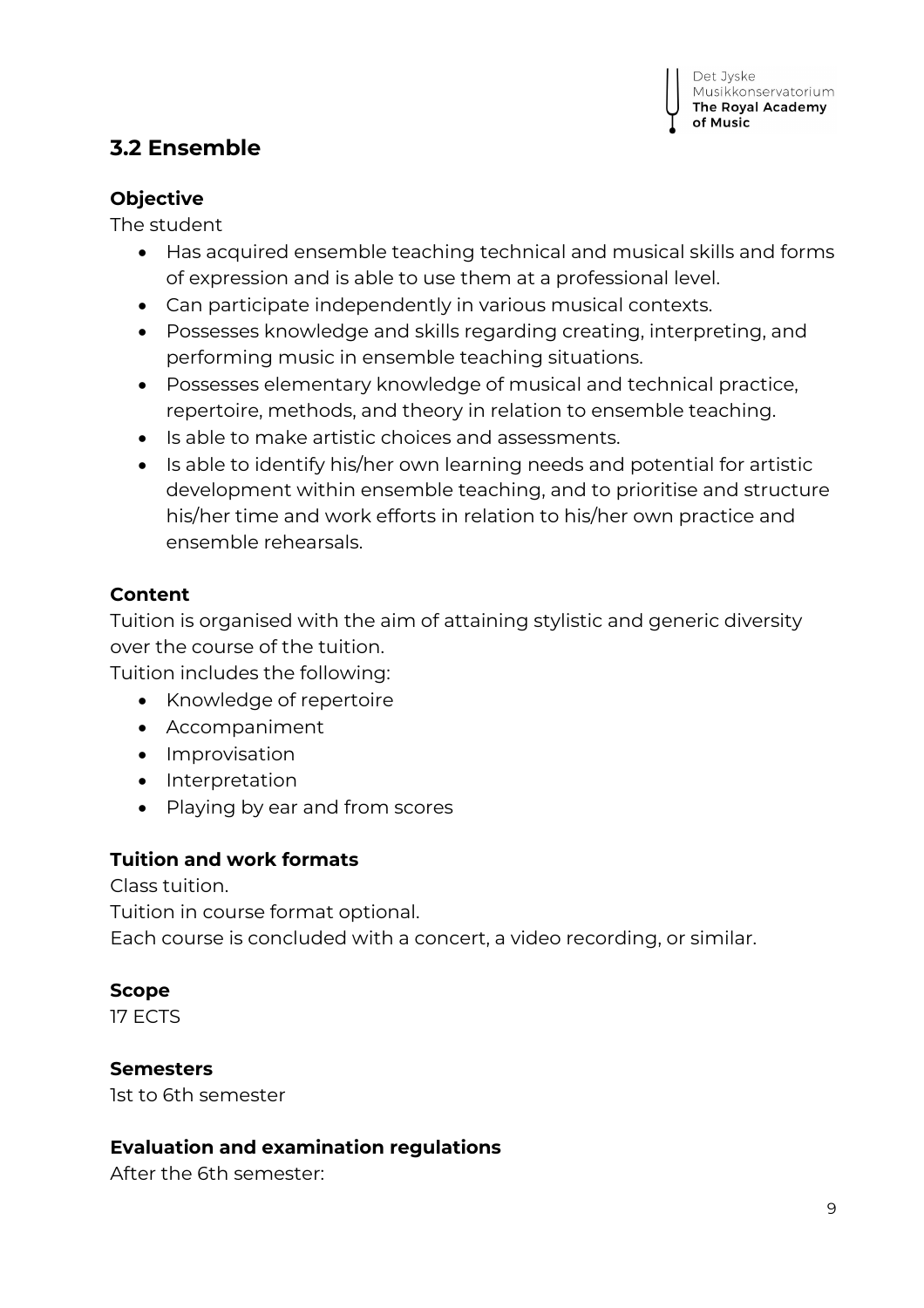

Certificate with the evaluation Approved/Not approved. This certifies that the objectives have been achieved at a level at least corresponding to a Pass, and that current attendance rules have been followed.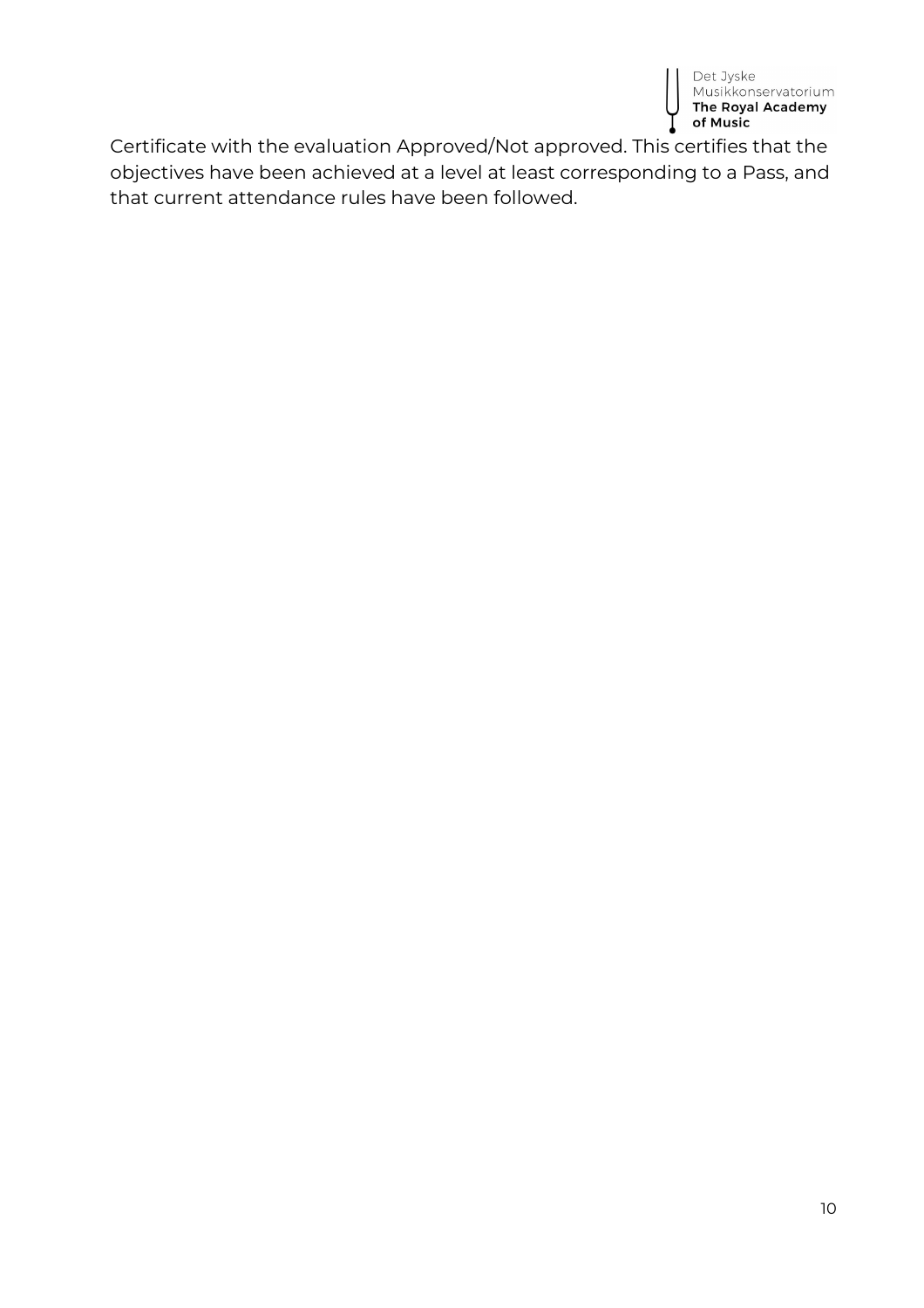

## <span id="page-10-0"></span>**3.3 Songwriting/composition**

#### **Objective**

The student

- Is able to compose and write songs of his/her own at an elementary level.
- Has acquired knowledge of songwriting and composition in a variety of styles.

Has acquired elementary knowledge of professional working methods within songwriting and composition.

- Is able to reflect on his/her creative practice and see it in relation to relevant music trends.
- Is able to identify his/her own learning needs in the field.

#### **Content**

Tuition includes the following:

- Songwriting
- Composition
- Critical analysis of the student's own works and those of others

#### **Possible tuition and work formats**

Class tuition Individual guidance Projects or courses arranged by the Academy

Each semester includes one or more mandatory assignments set by the teacher.

The semester can only be passed if the assignments have been handed in and approved by the teacher.

#### **Scope**

10 ECTS

#### **Semesters**

2nd to 5th semester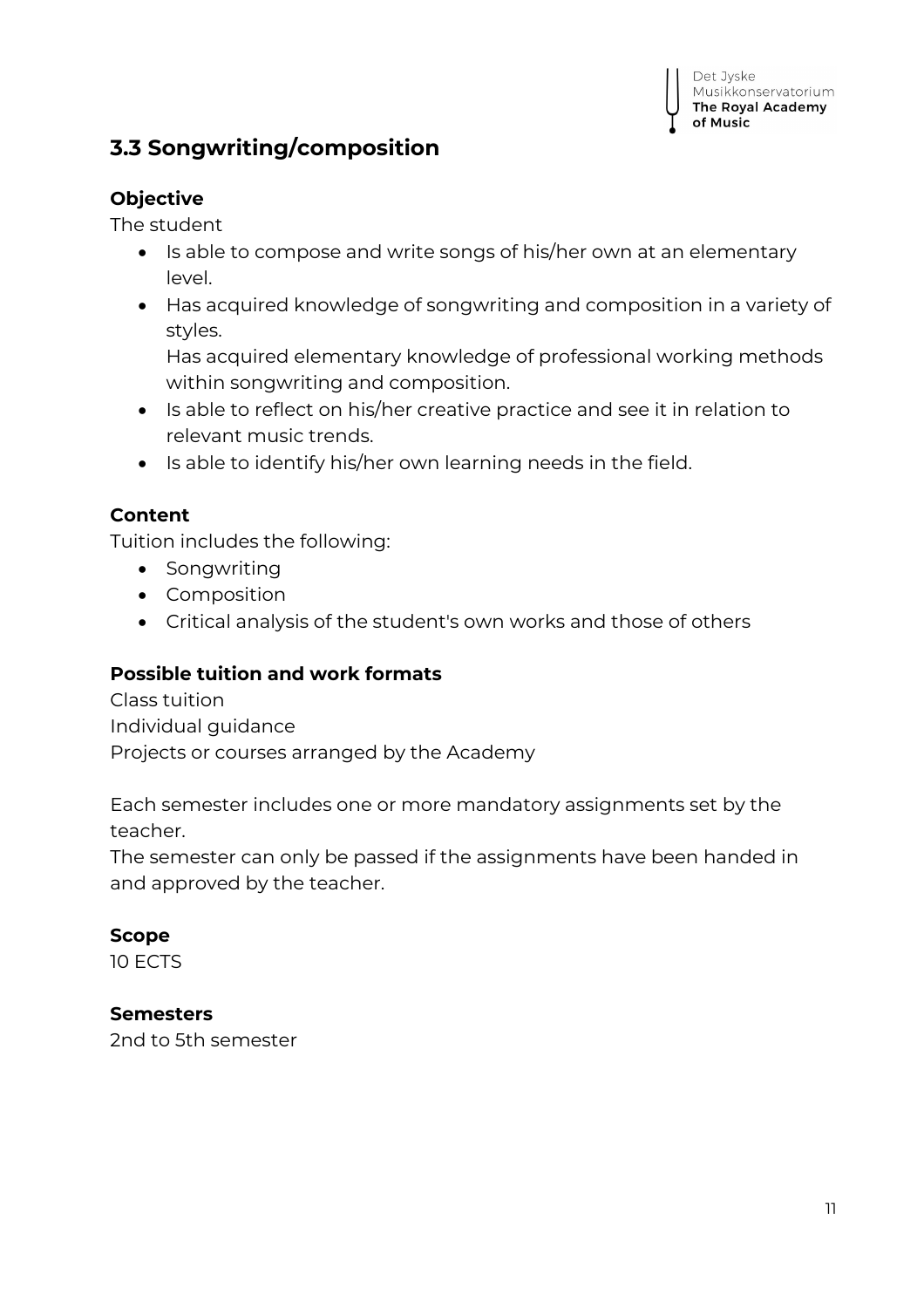

#### **Evaluation and examination regulations**

After the 5th semester: Examination

*Examination content*

Oral examination based on material handed in (audio and written report)

#### *Examination format*

The subject is concluded with the student handing in four songs and/or compositions no later than 1 December (audio with a maximum total duration of 20 minutes).

At least two of these works must be created by the student alone. A maximum of two works may be created by the student in collaboration with one or more partners (co-writing).

In addition, the student must hand in a report of 2-3 normal pages (4,800- 7,200 characters) describing every work and the creative process behind it, including the division of labour if a work was created in collaboration with others.

#### Oral examination:

Interview on the works handed in, the written report, and the student's development. Up to 10 minutes of the oral examination may include presenting music examples, live or using audio recordings.

Interview: 20 minutes.

Discussion: 10 minutes.

Total examination duration: 30 minutes.

#### *Marking and evaluation*

Internal marking. One overall grade. The assessment must reflect to what extent the objectives have been achieved.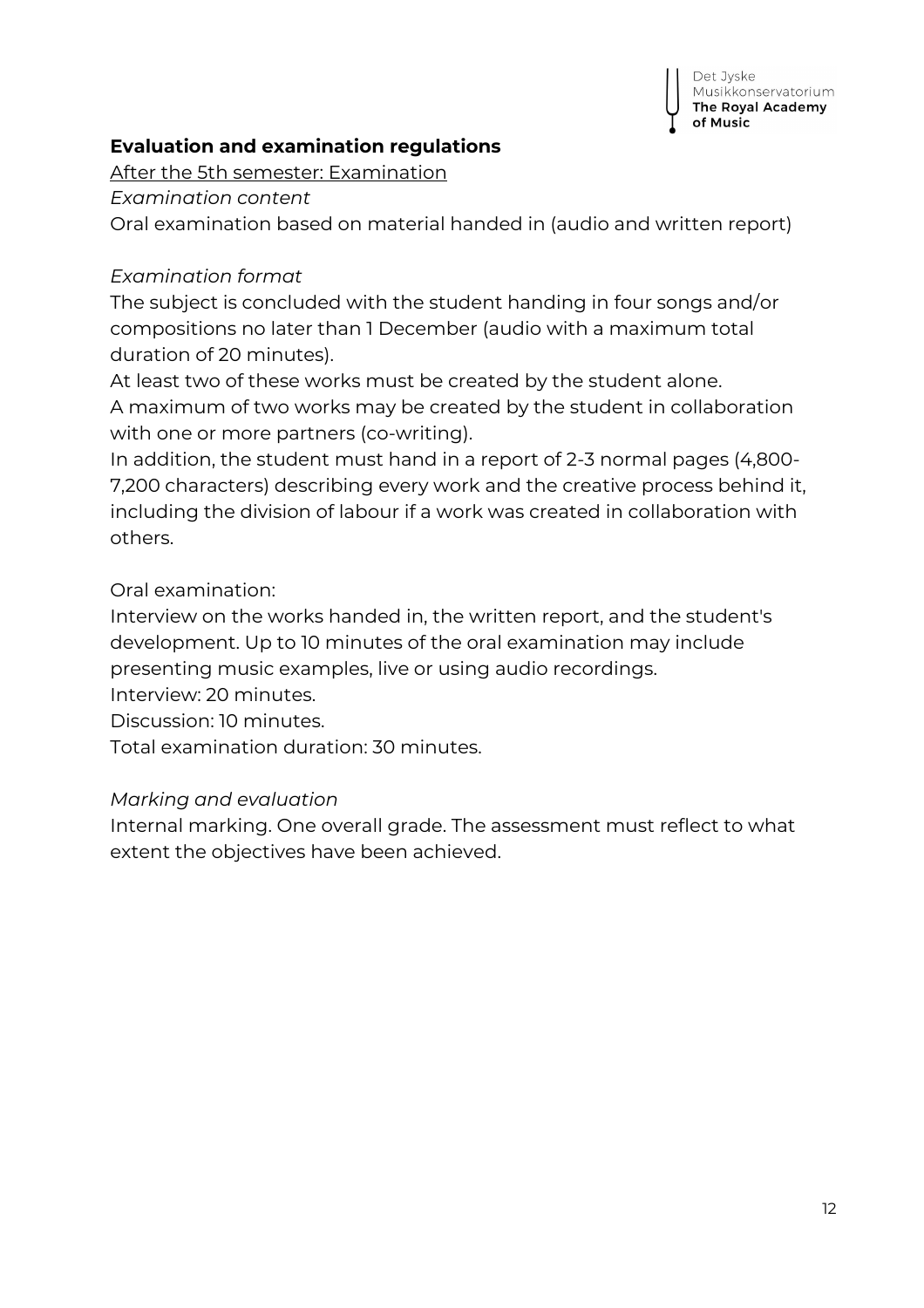

## <span id="page-12-0"></span>**3.4 Ear training/improvisation theory**

#### **Objective**

The student

- Possesses hearing and reading skills adequate for future work as a musician and teacher.
- Is able to improvise.
- Has acquired theoretical knowledge of improvisation.
- Is able to identify his/her own learning needs and potential for artistic development, and to prioritise and structure his/her time and work efforts.

#### **Content**

Tuition includes the following:

- Scale and chord training
- Instrumental/vocal repetition of phrases
- Vocal improvisation
- Sight singing
- Harmonic analysis
- Music dictation
- Transcription of solos and arrangements

#### **Tuition and work formats**

Class tuition.

The student must complete mandatory assignments as part of the tuition.

#### **Scope**

10 ECTS

#### **Semesters**

1st to 4th semester

#### **Evaluation and examination regulations**

After the 4th semester: examination Written examination Oral examination

*Examination content*

- Written examination: hearing test and theoretical test
- Oral examination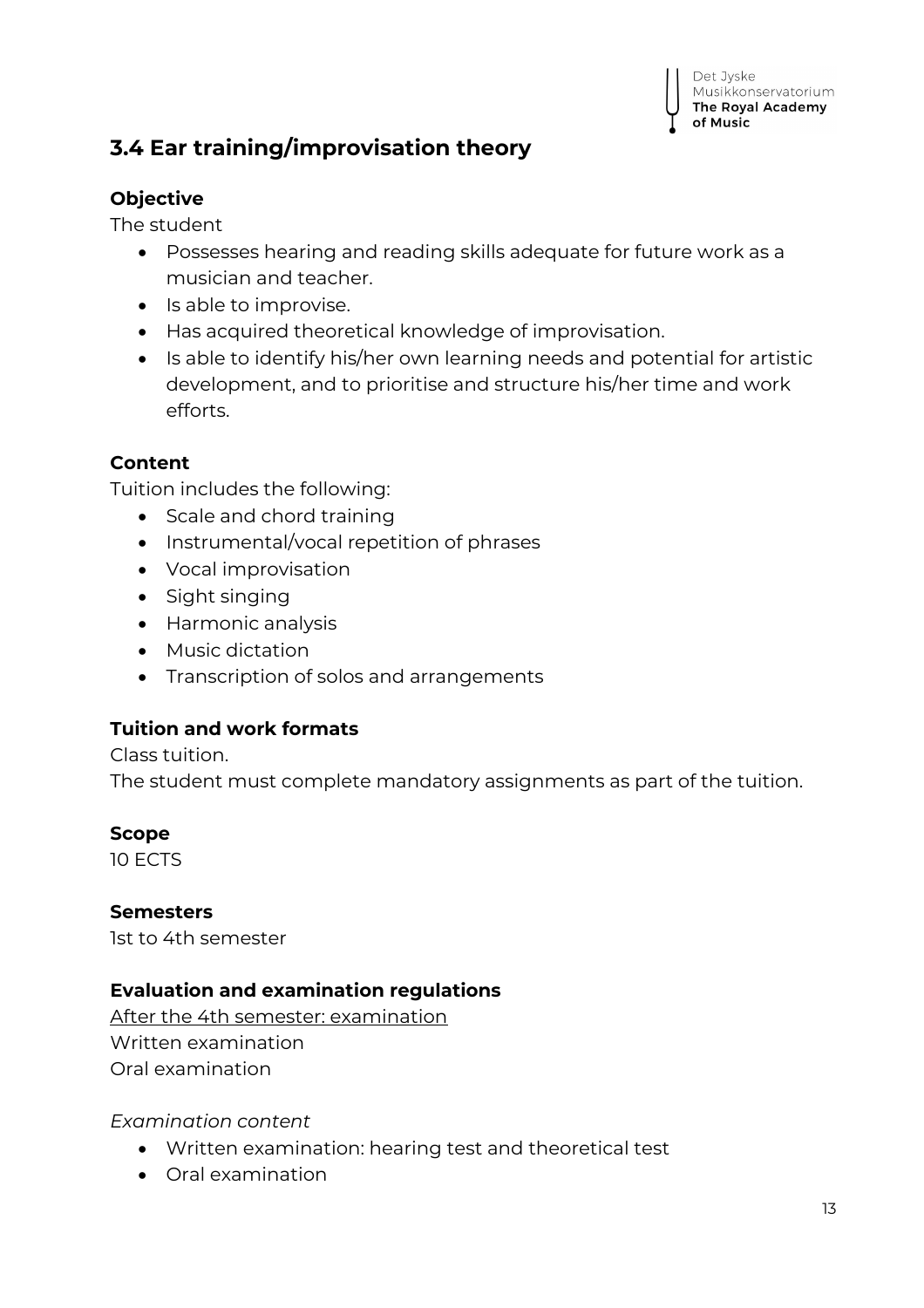#### *Examination format*

Written examination

Hearing test comprising the following:

- o Intervals (notes played separately and simultaneously, including more than one octave apart).
- o Triads.
- o Identification of chords.
- o Notation of a rhythmic progression.
- o Identification of scales played.
- o Notation of a melody progression with accompanying harmonies.

#### Theory of improvisation test:

Harmonic analysis and selecting scales for improvisation based on a given chord sequence. A piano is available for the examination. The student may also take his/her own instrument along.

Test duration:

Hearing test: 60 minutes.

Theory of improvisation test: 30 minutes

Oral examination

With preparation time (30 minutes):

- o Performance of one-part rhythmic sequence from score.
- o Performance of two-part rhythmic sequence from score. Vocal improvisation over chord progression.
- o Without preparation time:
- o Vocal reproduction of melodic phrases played.
- o Reproduction of rhythmic phrases played.
- o Sheet singing.

Test duration: 20 minutes. Discussion: 10 minutes

#### *Marking and evaluation*

Internal marking. One overall grade. The assessment must reflect to what extent the objectives have been achieved.

The student may take the examination after the 2nd semester by signing up at the studies office no later than 1 March.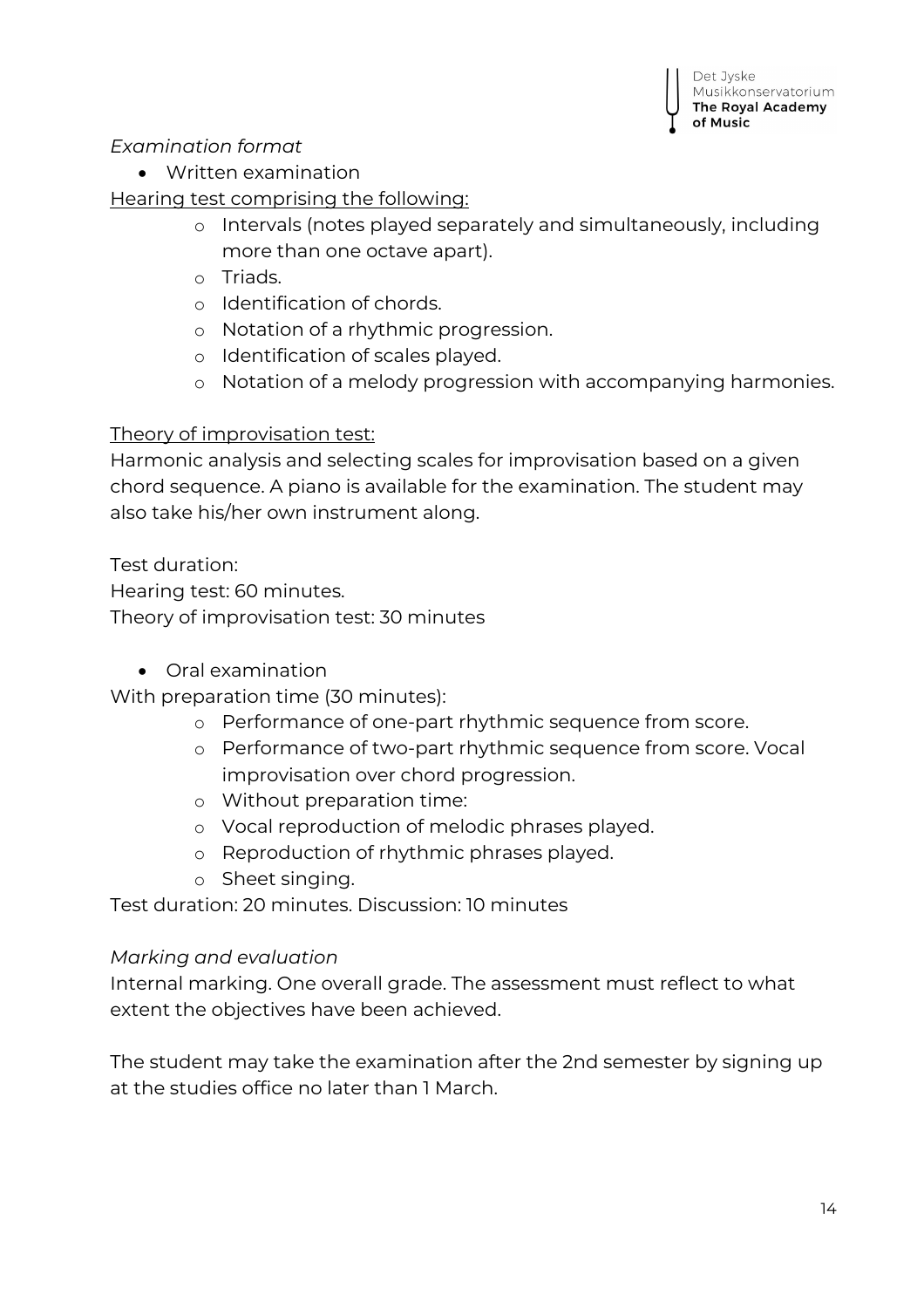## <span id="page-14-0"></span>**3.5 Basic piano**

Pianists receive automatic credit for this subject.

#### **Objective**

The student

- Is able to use the piano as a teaching tool.
- Is able to use the piano as an accompanying instrument.
- Is able to include the piano in creative processes.
- Is able to use the piano/keyboard in connection with music technology.
- Is able to identify his/her own learning needs and potential for artistic development.

#### **Content**

Tuition provides an elementary introduction to the piano and keyboard as a practical tool in the student's future work as a musician, teacher, composer/songwriter, and arranger.

Tuition is scheduled individually based on the objectives and taking the student's needs and wishes into account.

Tuition includes the following:

- Groove playing in various styles
- Score reading
- Improvisation
- Chording

#### **Tuition and work formats**

One on one and/or class tuition

## **Scope**

8 ECTS

#### **Semesters**

1st to 4th semester.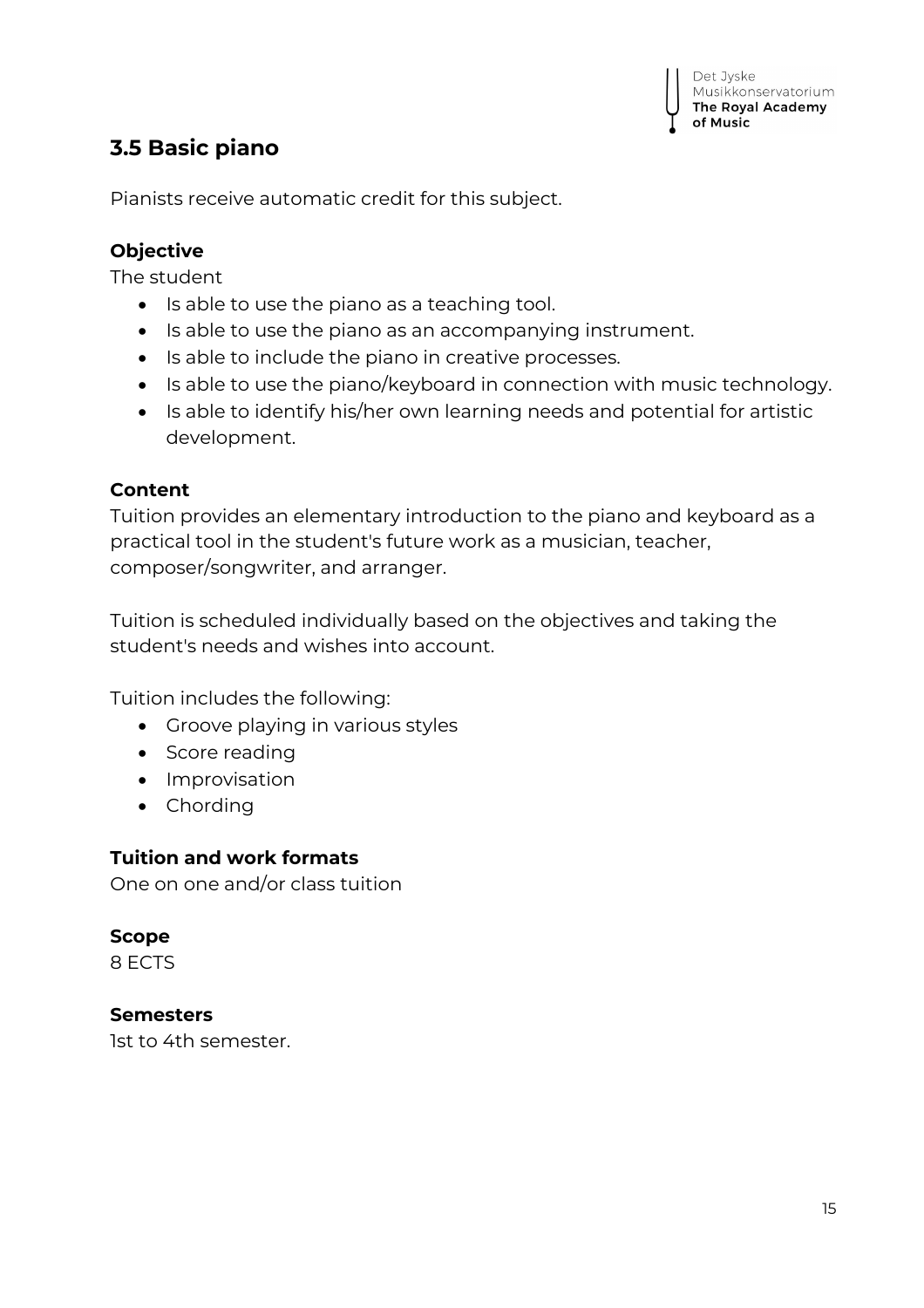

#### **Evaluation and examination regulations**

After the 4th semester: Examination

*Examination content*

- Performance of tunes from the repertoire list: 1 tune chosen by the student and 2 tunes chosen by the examiner
- Secunda vista accompaniment, melody playing, and transposition Preparation: 20 minutes.

Examination: 30 minutes.

Discussion: 10 minutes.

The total duration of the examination is 40 minutes plus preparation.

#### *Examination format*

Performance of tunes from the repertoire list:

No later than 1 May, the student hands in a list of 12 tunes covering a stylistically wide jazz/pop/global repertoire. The list is drawn up in consultation with the teacher.

The list must contain the following:

- 2 minor works performed from a two-stave score (G and F clef).
- At least 3 tunes performed as melody with figuration.
- At least 3 tunes where the student accompanies his/her own singing.
- At least 2 tunes featuring ensemble playing.

The tune chosen by the student must be marked on the list, and it must be clear which tunes encompass which elements. The same tune may encompass several of the elements above. The student is notified of the 2 tunes chosen by the external examiner the day before the examination.

Secunda vista accompaniment, melody playing, and transposition:

- The student performs an accompaniment from figuration. The assignment is transposed.
- The student performs a melody from a score. The assignment is transposed.

For the secunda vista accompaniment examination, 20 minutes of preparation time are given in total.

#### *Marking and evaluation*

Internal marking: Grade. The assessment must reflect to what extent the objectives have been achieved.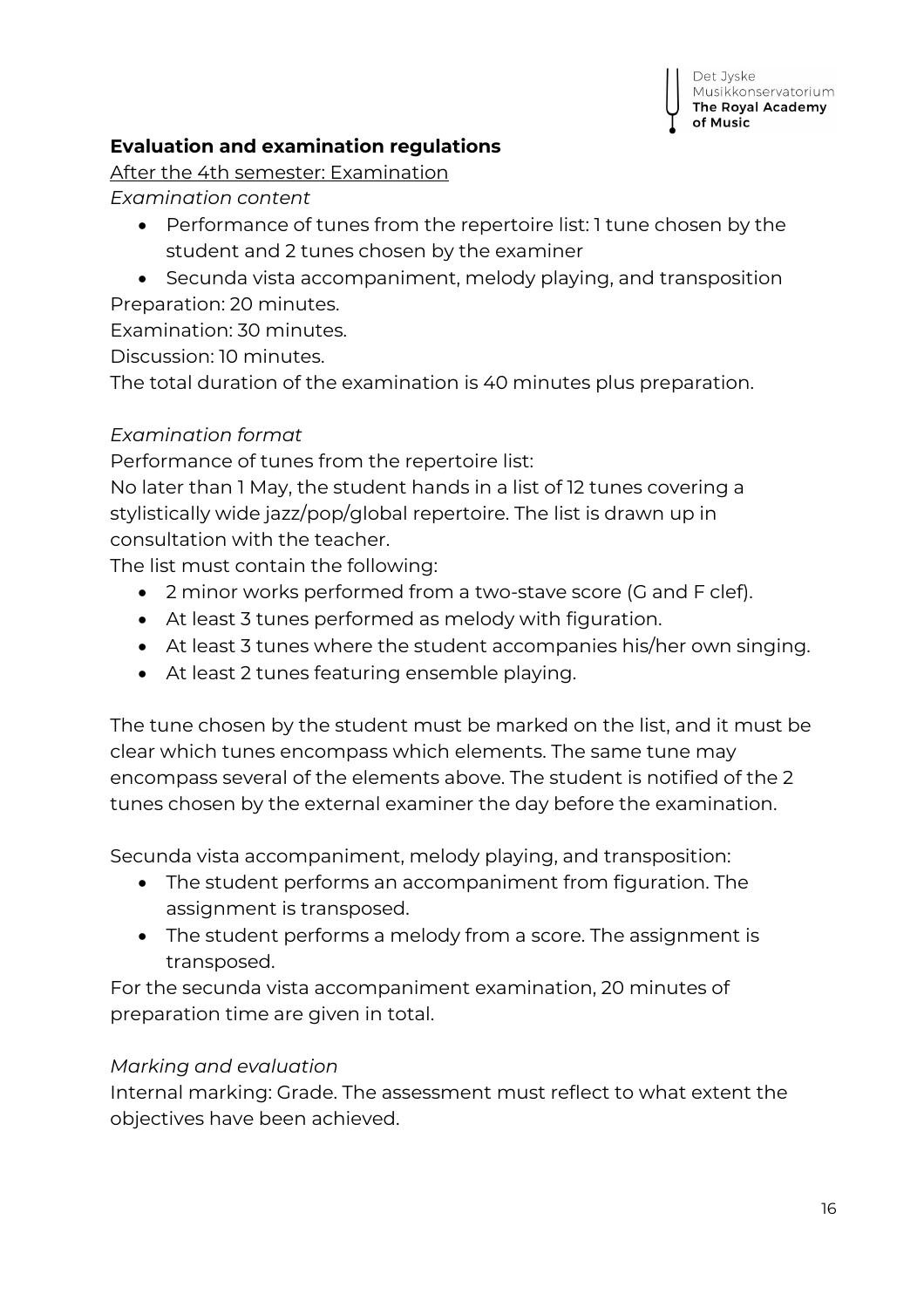

The student may take the examination after the 2nd semester by signing up at the studies office no later than 1 March.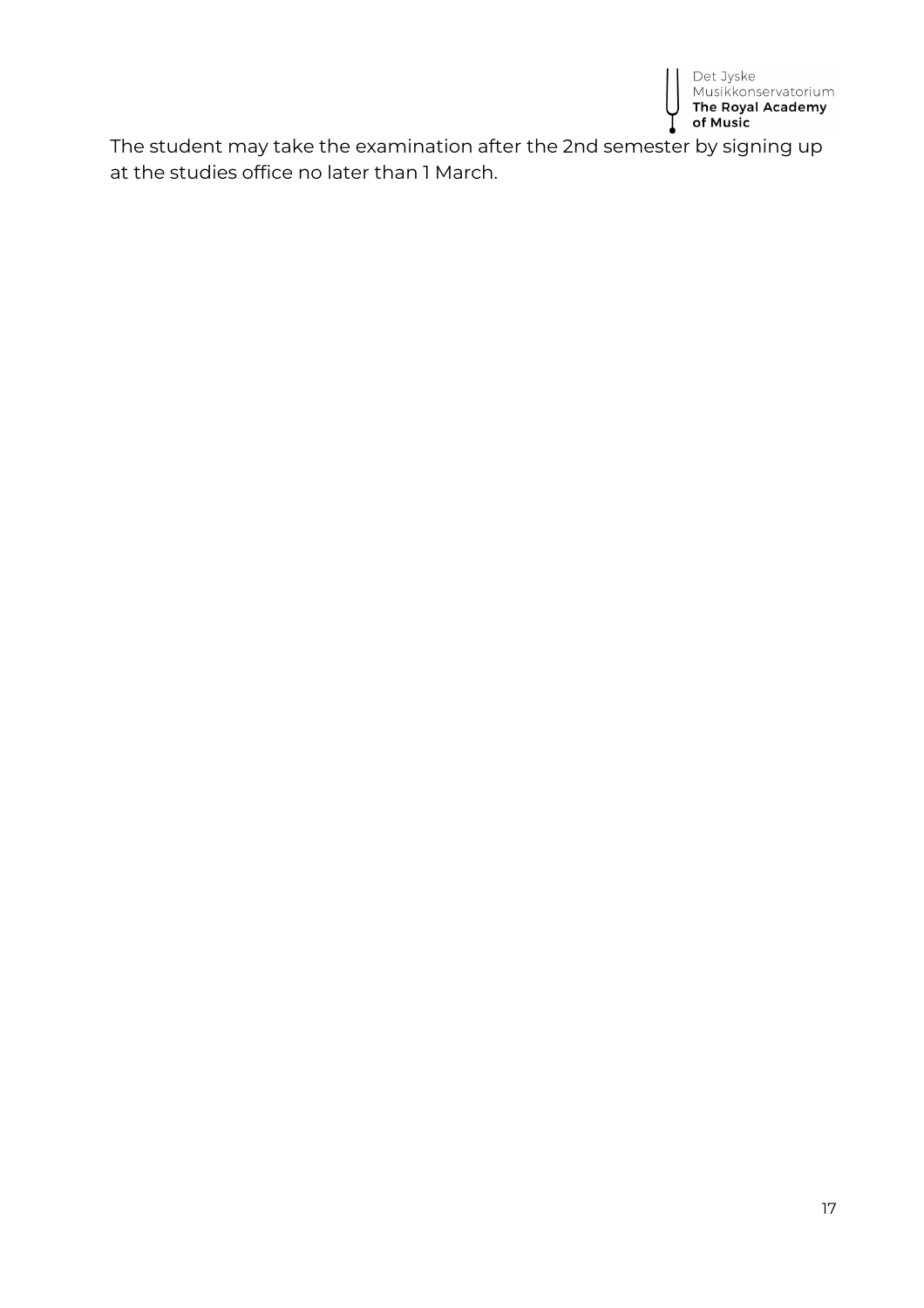## <span id="page-17-0"></span>**3.6 FLEX subject**

#### **Objective**

Upon completion of the subject the student

- Has acquired knowledge and/or skills within one or more subjects chosen by the student that augment his/her programme.
- Is able to identify his/her own learning needs and potential for artistic development, and to prioritise and structure his/her time and work efforts.

#### **Content**

Interested students may apply for optional lessons for a FLEX subject with the head of studies. The application must be received no later than 15 May before the tuition year in question.

It must include a brief justification and optionally one or more preferred teachers.

#### **Tuition and work formats**

One on one and/or class tuition.

#### **Scope**

0 ECTS – The subject is not mandatory.

#### **Semesters**

3rd to 6th semester

#### **Evaluation and examination regulations**

None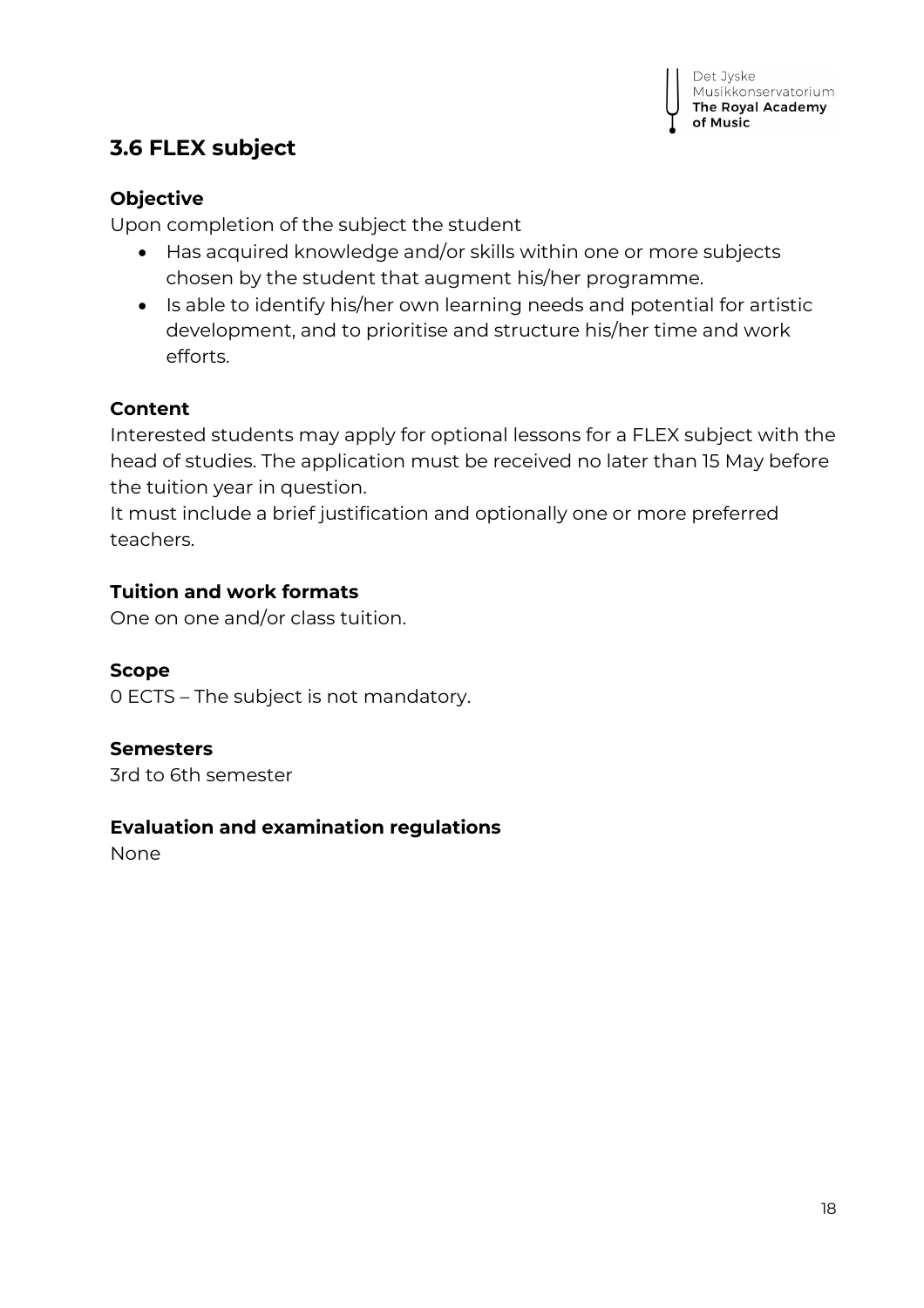## <span id="page-18-0"></span>**4 Pedagogy**

## <span id="page-18-1"></span>**4.1 Rhythm and coordination (SSB 1)**

#### **Objective**

The student

- Possesses elementary technical and musical skills within percussion, movement, and singing.
- Is able to use the disciplines of the subject to strengthen his/her Main instrument/vocal studies skills.
- Has acquired an elementary understanding of the connections between singing, playing, and movement.
- Possesses elementary knowledge of musical and technical practice.
- Is able to identify his/her own learning needs and potential for development in the field.

#### **Content**

Tuition includes the following:

- Musical styles and corresponding bodily expressions
- Technique
- Improvisation
- Motor skills and coordination
- Musical and bodily expression
- Sense of tempo, pulse, and subdivisions
- Rhythm
- Period and form

#### **Tuition and work formats**

Class tuition.

#### **Scope**

4 ECTS

#### **Semesters**

1st to 2nd semester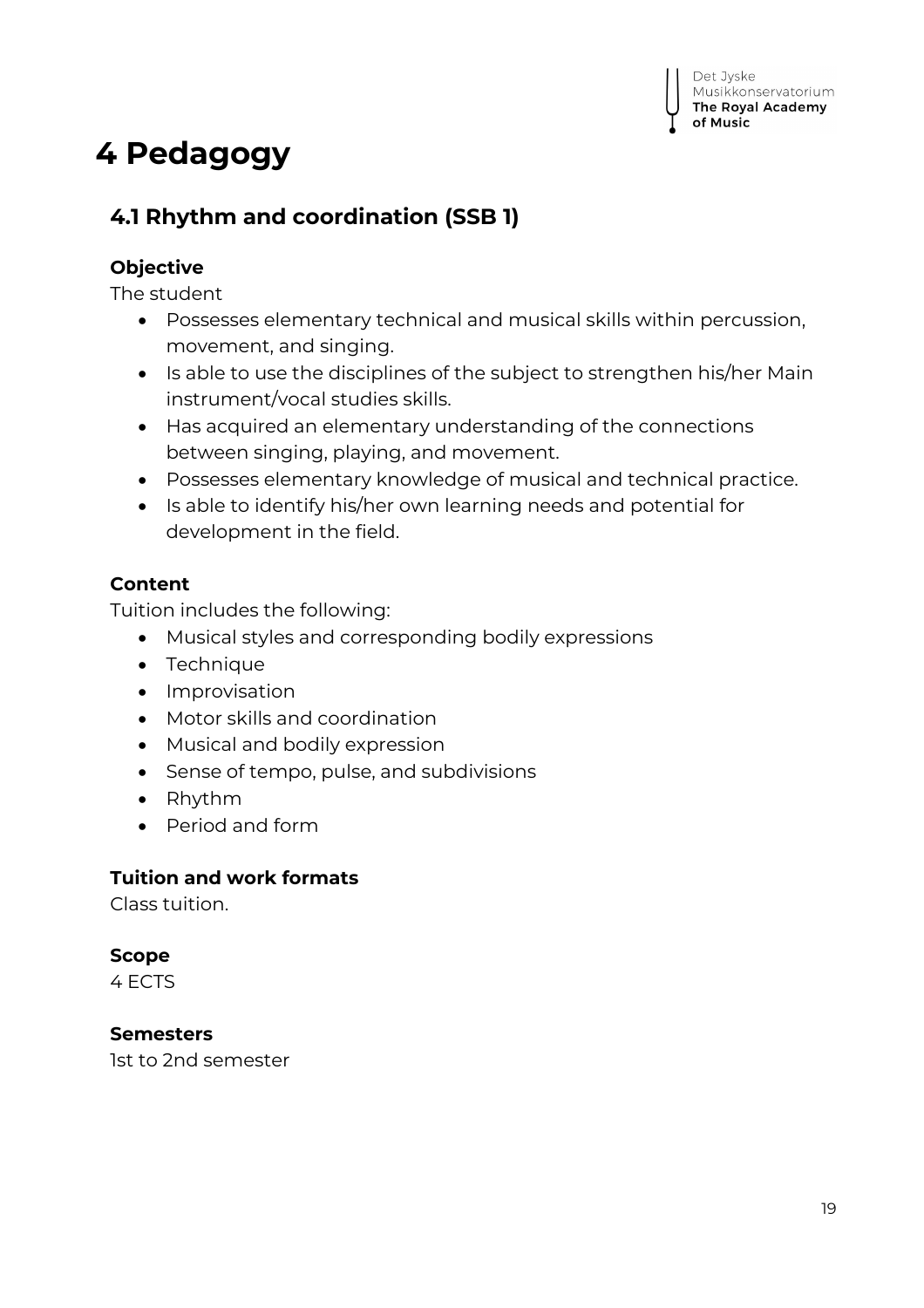

#### **Evaluation and examination regulations**

After the 2nd semester: Examination

#### *Examination format*

One week prior to the examination, the student hands in the arrangement chosen for the examination to the teacher. The arrangement must include all three elements: singing, playing, and movement. Test duration: 10 minutes. Discussion: 10 minutes

#### *Marking and evaluation*

Internal marking. Pass/fail. The assessment must reflect to what extent the objectives have been achieved.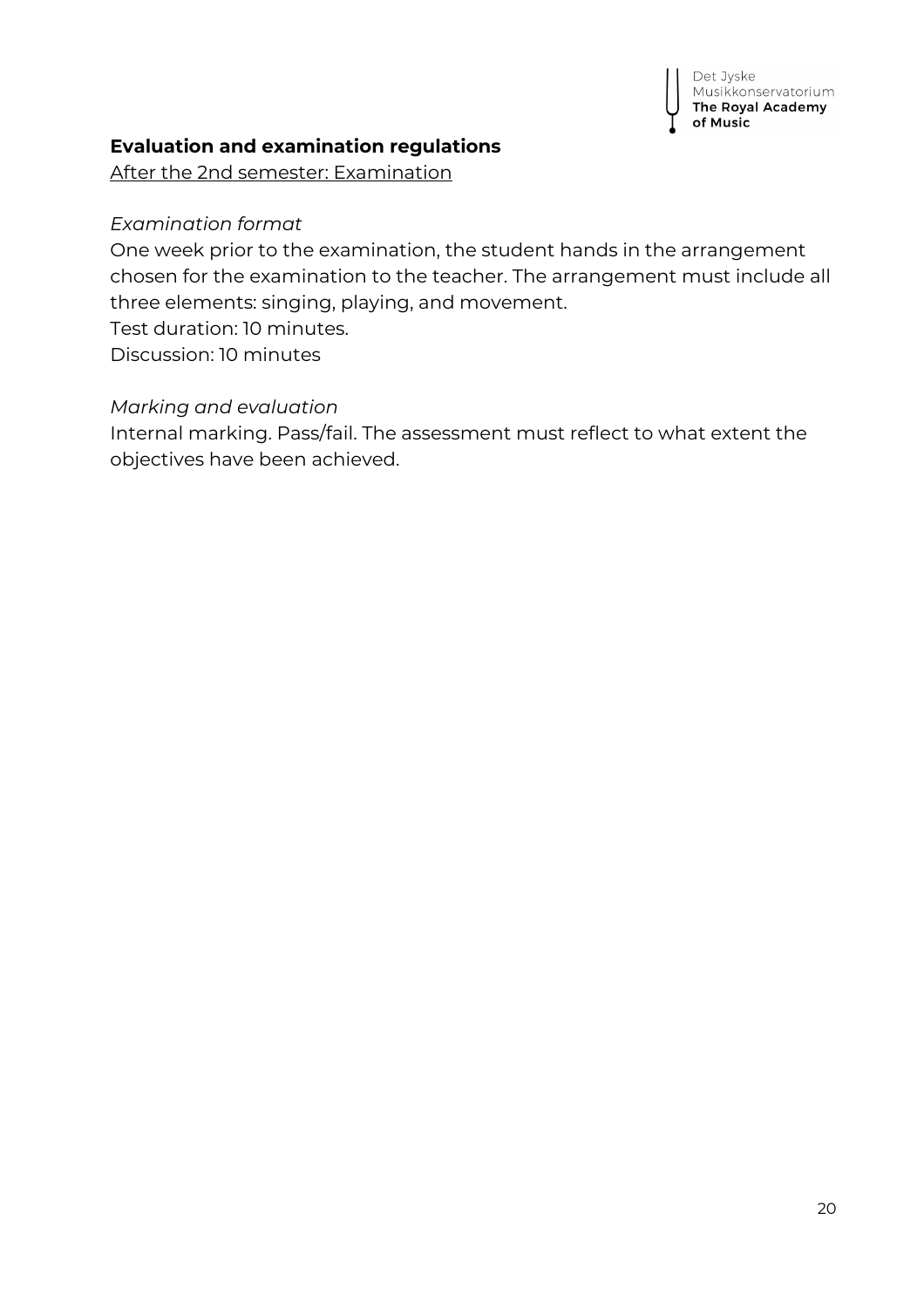## <span id="page-20-0"></span>**4.2 Ensemble teaching practice**

#### **Objective**

The student

- Is able to initiate and conduct ensemble playing courses at an elementary level.
- **IS capable of listening and taking relevant action in a tuition situation.**
- Is able to communicate various forms of musical and artistic expression in a way that is relevant for a given target audience.
- Is able to prioritise and structure his/her time and work efforts in relation to the organisation of teaching courses.
- Possesses elementary knowledge of relevant pedagogical and didactic concepts and methods.
- Is able to reflect on his/her own pedagogical practice.
- Is conversant with ethics and responsibilities in relation to the teacher role.
- Is able to identify his/her own learning needs in the Ensemble teaching practice field.

#### **Content**

Tuition is planned in cooperation with the Music pedagogical theory teacher. It includes conducting of ensemble playing classes consisting of a rhythm section with one or more singers and, optionally, a melody instrument.

#### Training:

4th semester: Preparatory training integrated in Ensemble teaching practice tuition. Planning and execution is handled by the teacher in cooperation with the students.

5th and 6th semester: Training (individually or in groups of 2-3) with children/adolescents at beginner/intermediate level, distributed over the entire year.

Planned by the student with teacher guidance. Each training course consists of at least 10 tuition sessions. The student is supervised on selected sessions.

#### **Tuition and work formats**

Class tuition.

**Scope**

12 ECTS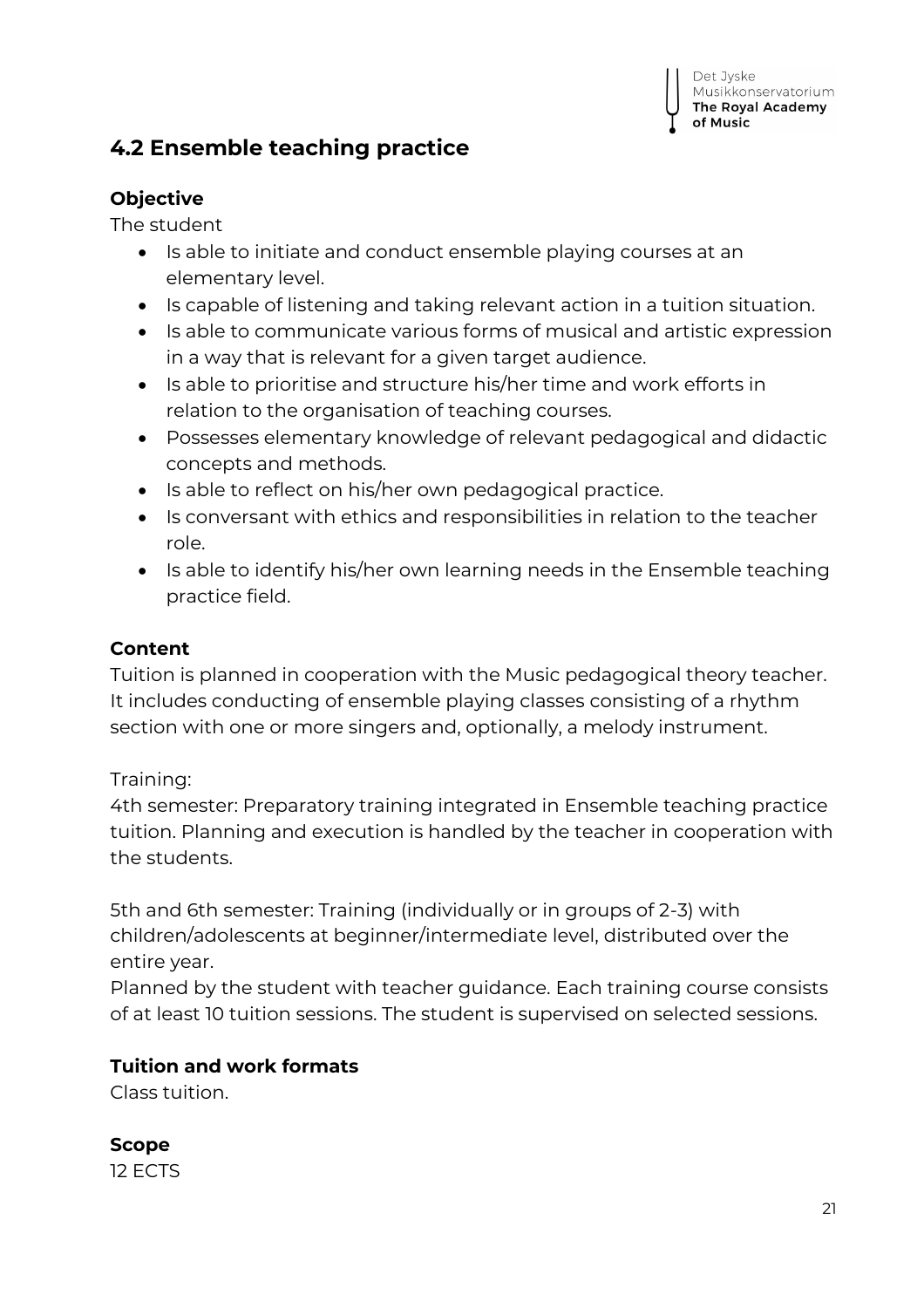

#### **Semesters**

4th to 6th semester

#### **Evaluation and examination regulations**

After the 6th semester: examination *Examination content* Tuition demonstration: 45 minutes. Interview: 15 minutes. Discussion: 15 minutes Total examination duration: 75 minutes

*Examination format* Tuition demonstration featuring the training class.

No later than 1 May, the student must hand in an individual written report for use during evaluation.

The report must fulfil the following requirements: The report must be 6-10 normal pages long (14,400-24,000 characters). The number of characters must be stated on the title page.

The report must contain at least the following mandatory sections:

- Short class description
- Objectives of the tuition course
- Ideas, means, and methods
- Course description
- A reflection on the training course including relevant theory from Music pedagogical theory. This section must be at least 3 normal pages long (7,200 characters).
- Evaluation
- Annexes, including a list of materials with comments regarding usability and level of difficulty.

#### *Marking and evaluation*

External marking. Grade. The assessment must reflect to what extent the objectives have been achieved.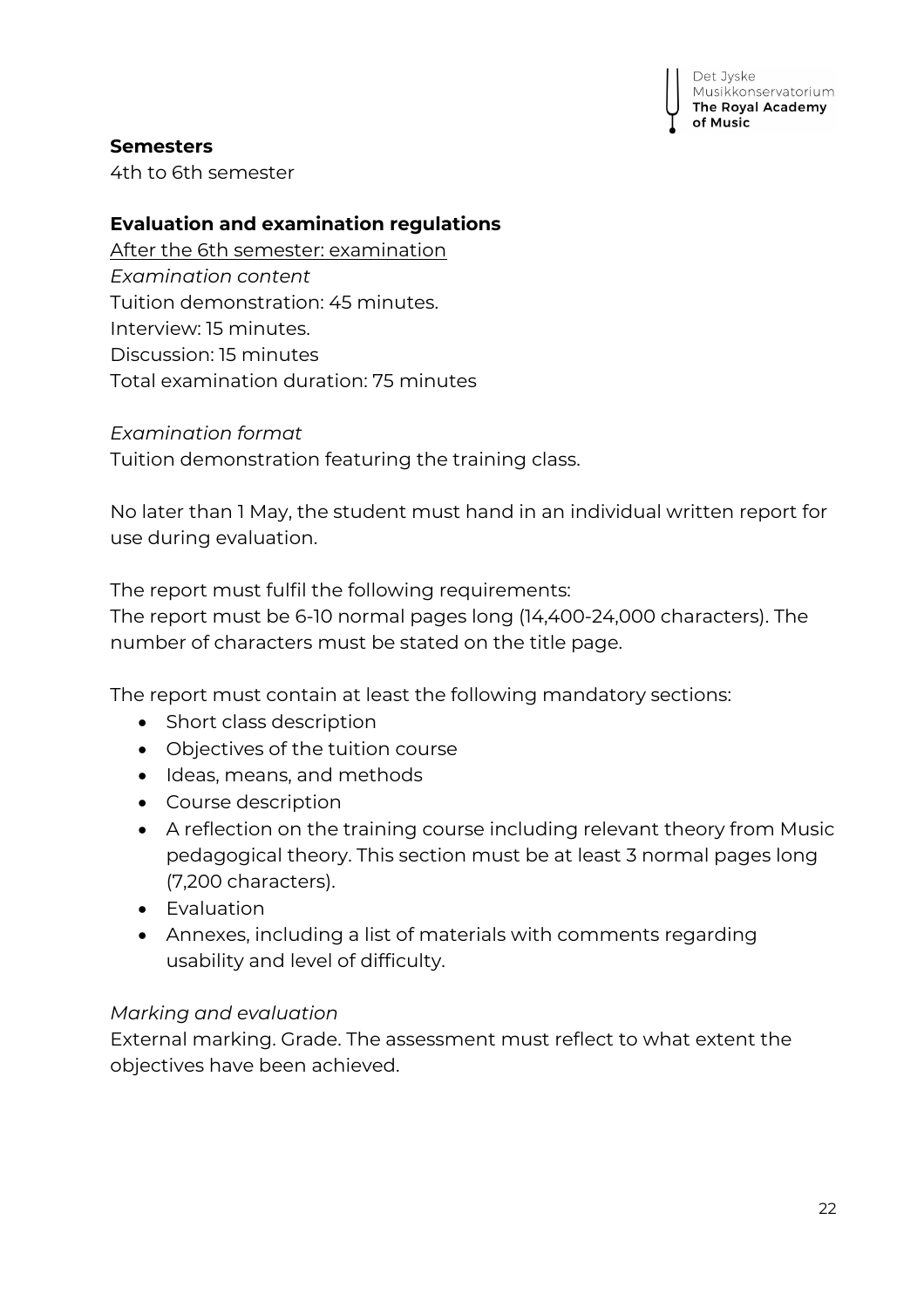## <span id="page-22-0"></span>**4.2.1 Rotation**

Mandatory subject for students with Ensemble teaching practice.

#### **Objective**

The student

- $\bullet$  Is able to provide elementary instructions and identify his/her own learning needs on the guitar, bass, keyboards, drum kit, microphone singing, and possibly percussion.
- Acquires a foundation for instructing and arranging for the instruments mentioned for use in ensemble teaching situations.
- Develops an understanding of the roles of individual instruments in various styles.

## **Content**

Through a progressively ordered ensemble playing course, students acquire elementary skills including:

- Instrument use, playing techniques, and notation
- Figures, ostinatos, and riffs typical of various styles
- Adaptation of instrument roles
- Simple improvisation
- Vocal harmony
- An introduction to amplifiers, PA systems, keyboards, effects, etc.

#### **Tuition and work formats**

Class tuition.

**Scope**

4 ECTS

#### **Semesters**

3rd to 4th semester.

#### **Evaluation and examination regulations**

After the 4th semester:

Certificate with the evaluation Approved/Not approved. This certifies that the objectives have been achieved at a level at least corresponding to a Pass, and that current attendance rules have been followed.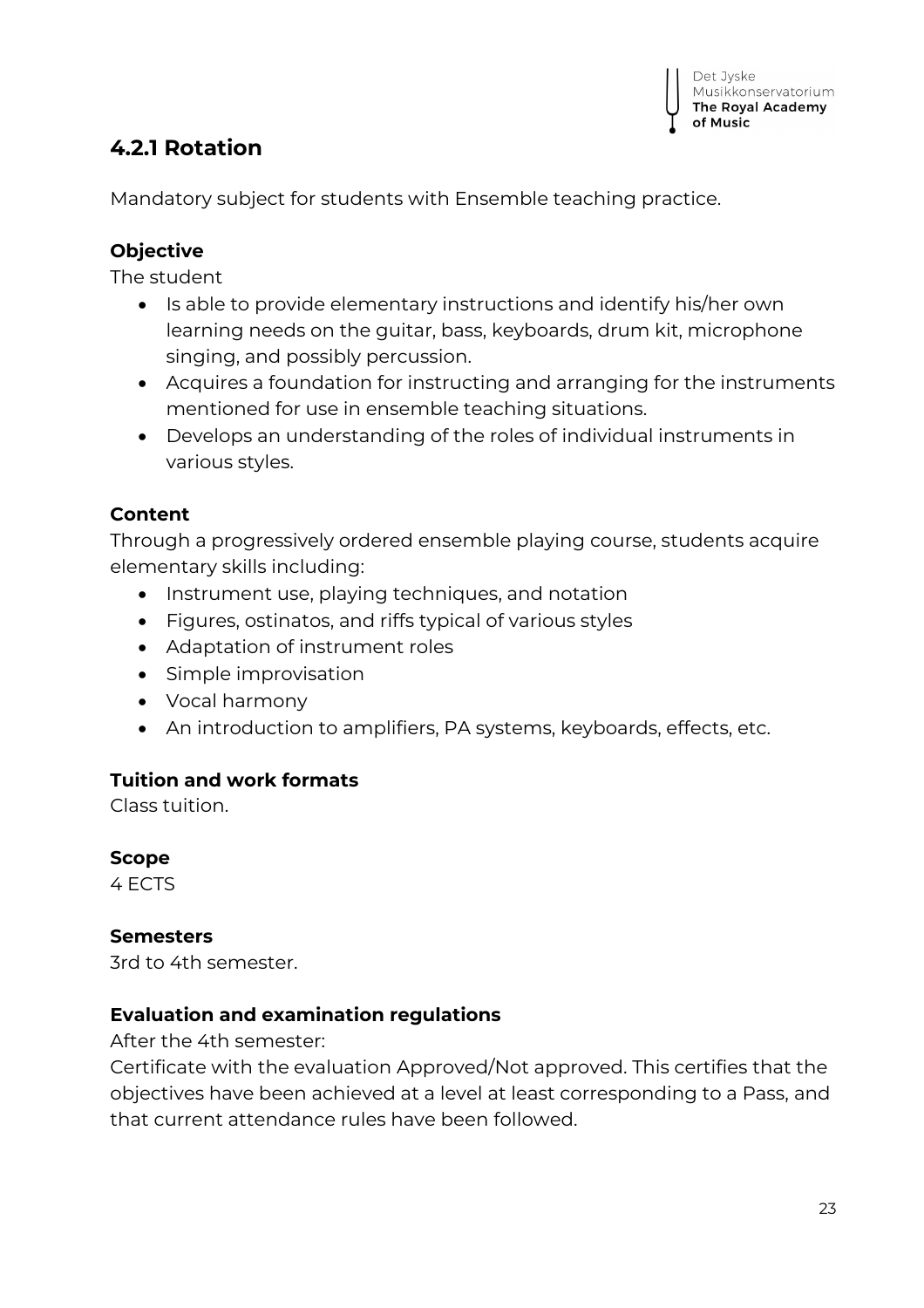## <span id="page-23-0"></span>**4.3 Rhythm and coordination teaching practice**

#### **Objective**

The student

- Is able to initiate and conduct rhythm and coordination courses at an elementary level.
- Has acquired and is able to use technical and musical skills and forms of expression in the rhythm and coordination field.
- Is capable of listening and taking relevant action in a tuition situation.
- Is able to communicate musical expression in a way that is relevant for a given target audience.
- Is able to prioritise and structure his/her time and work efforts in relation to the organisation of teaching courses.
- Possesses elementary knowledge of relevant pedagogical and didactic concepts and methods.
- Is able to reflect on his/her own pedagogical practice.
- Is conversant with ethics and responsibilities in relation to the teacher role.
- Is able to identify his/her own learning needs in the Rhythm and coordination teaching practice field.

#### **Content**

Tuition is planned in cooperation with the Music pedagogical theory teacher.

Preparation and execution of Rhythm and coordination teaching practice tuition including repertoire creation.

Testing of learning methods and techniques.

Training:

4th semester: Preparatory training integrated in tuition. Students take turns teaching each other. Planning and execution is handled by the teacher in cooperation with the students.

5th and 6th semester: Training (individually or in groups of 2-3) with children/adolescents at beginner/intermediate level, distributed over the entire year.

Planned by the student with teacher guidance. Each training course consists of at least 10 tuition sessions. The student is supervised on selected sessions.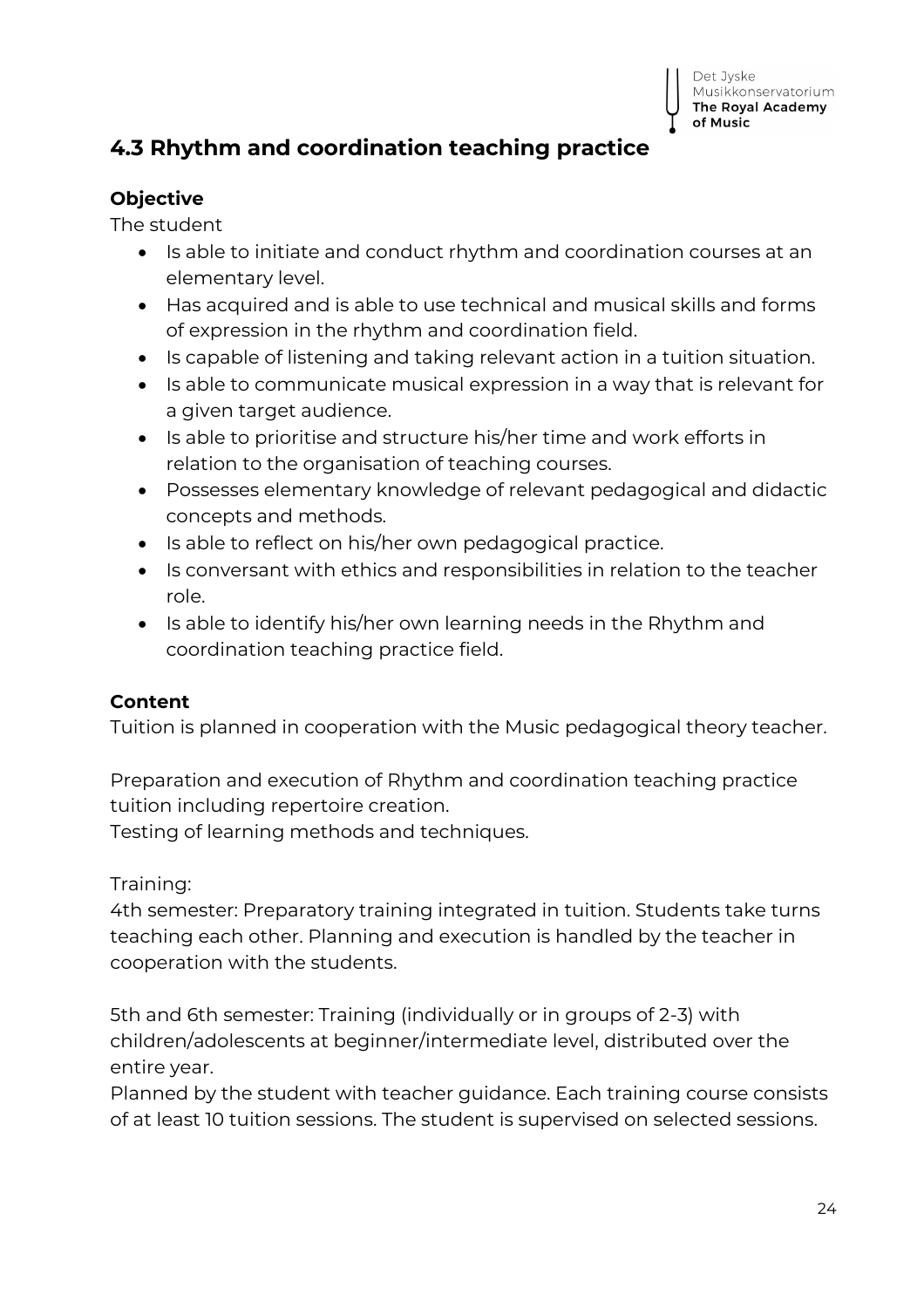## **Tuition and work formats**

Class tuition.

## **Scope**

12 ECTS

## **Semesters**

4th to 6th semester

## **Evaluation and examination regulations**

After the 6th semester: examination *Examination content* Tuition demonstration: 45 minutes. Interview: 15 minutes. Discussion: 15 minutes. Total examination duration: 75 minutes

#### *Examination format*

Tuition demonstration featuring the training class.

No later than 1 May, the student must hand in an individual written report for use during evaluation.

The report must fulfil the following requirements: The report must be 6-10 normal pages long (14,400-24,000 characters). The number of characters must be stated on the title page.

The report must contain at least the following mandatory sections:

- Short class description
- Objectives for the tuition course
- Ideas, means, and methods
- Course description
- A reflection on the training course including relevant theory from Music pedagogical theory. This section must be at least 3 normal pages long (7,200 characters).
- Evaluation
- Annexes, including a list of materials with comments regarding usability and level of difficulty.

Det Jyske Musikkonservatorium The Royal Academy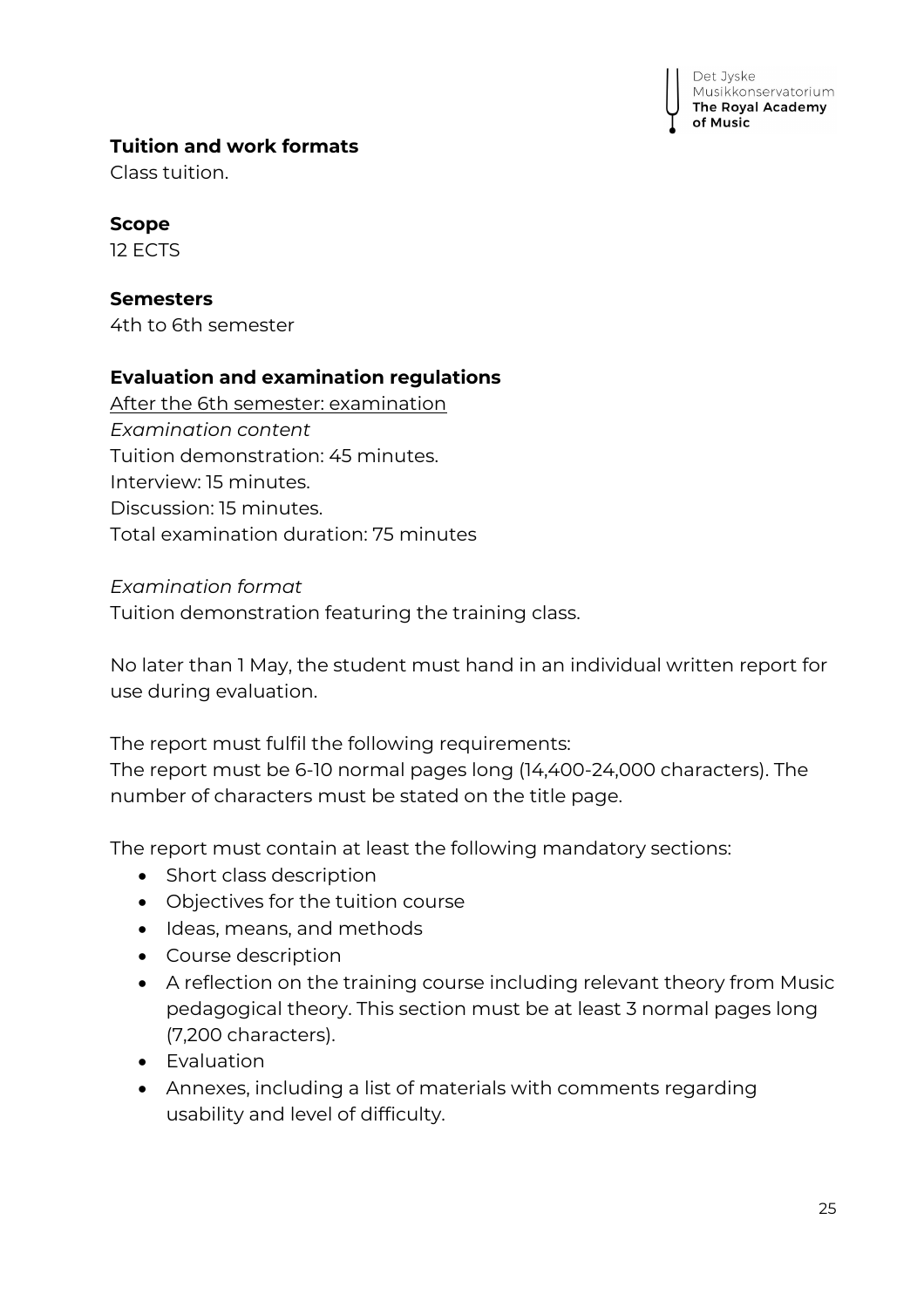

#### *Marking and evaluation*

External marking. Grade. The assessment must reflect to what extent the objectives have been achieved.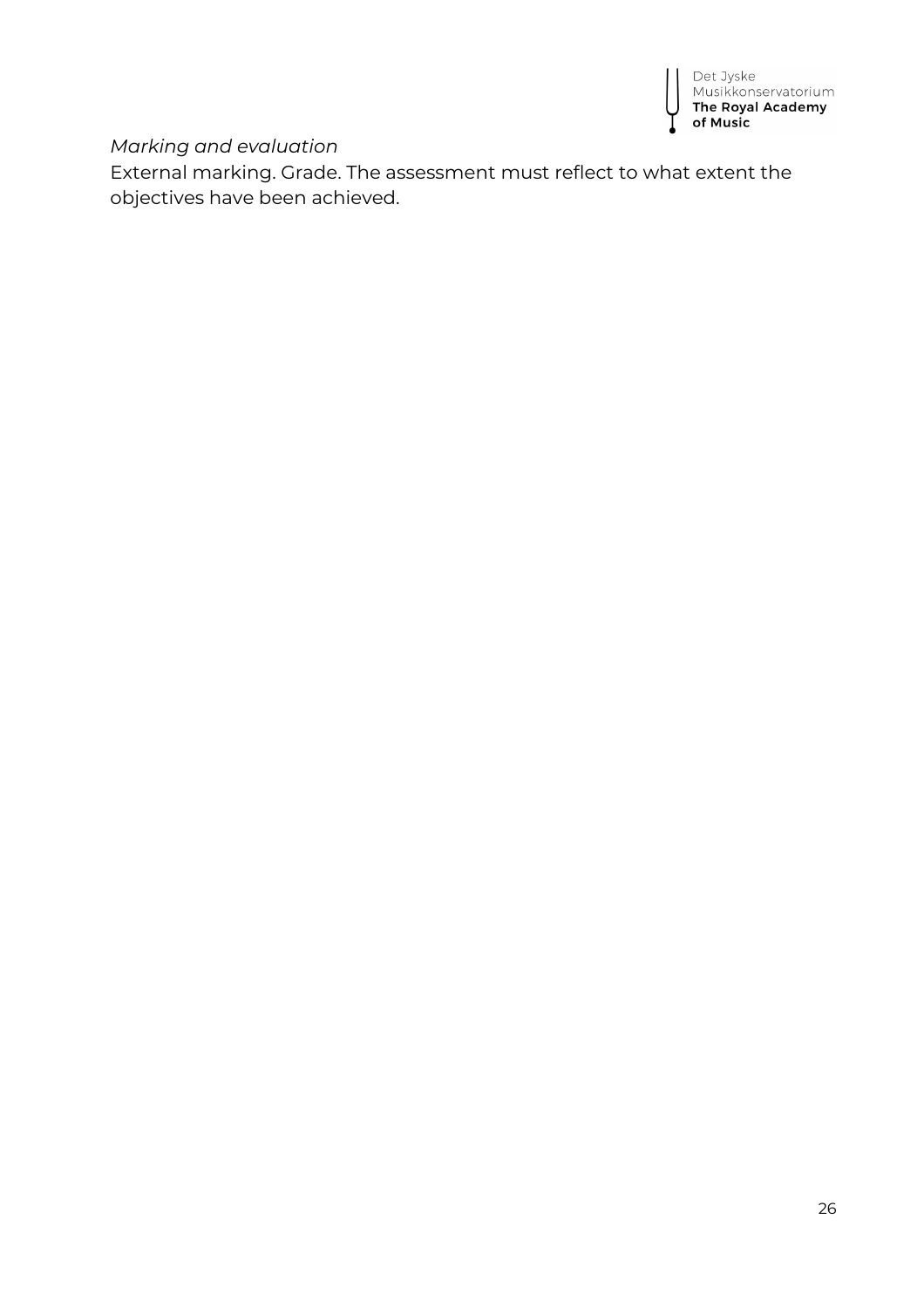## <span id="page-26-0"></span>**4.3.1 Rhythm and coordination (SSB 2)**

Mandatory subject for students with Rhythm and coordination teaching practice.

#### **Objective**

The student

- Possesses technical and musical skills within percussion, movement/dancing, and arrangement.
- Has an understanding of the connections between singing, playing, and movement.
- Has acquired a foundation for instructing and arranging rhythm and coordination courses.
- Is able to identify his/her own learning needs and potential for development in the field.

#### **Content**

- Percussion technique, from floor to instrument (from body to percussion), general rhythm training, instrument rhythm training, vocal communication of rhythm, improvisation.
- Movement/dancing technique, body training and body consciousness, styles, improvisation, expression, movement theory/anatomy.
- Arrangement and composition within Rhythm and coordination.

#### **Tuition and work formats**

Class tuition.

#### **Scope**

4 ECTS

#### **Semesters**

3rd to 4th semester.

#### **Evaluation and examination regulations**

After the 4th semester:

Certificate with the evaluation Approved/Not approved. This certifies that the objectives have been achieved at a level at least corresponding to a Pass, and that current attendance rules have been followed.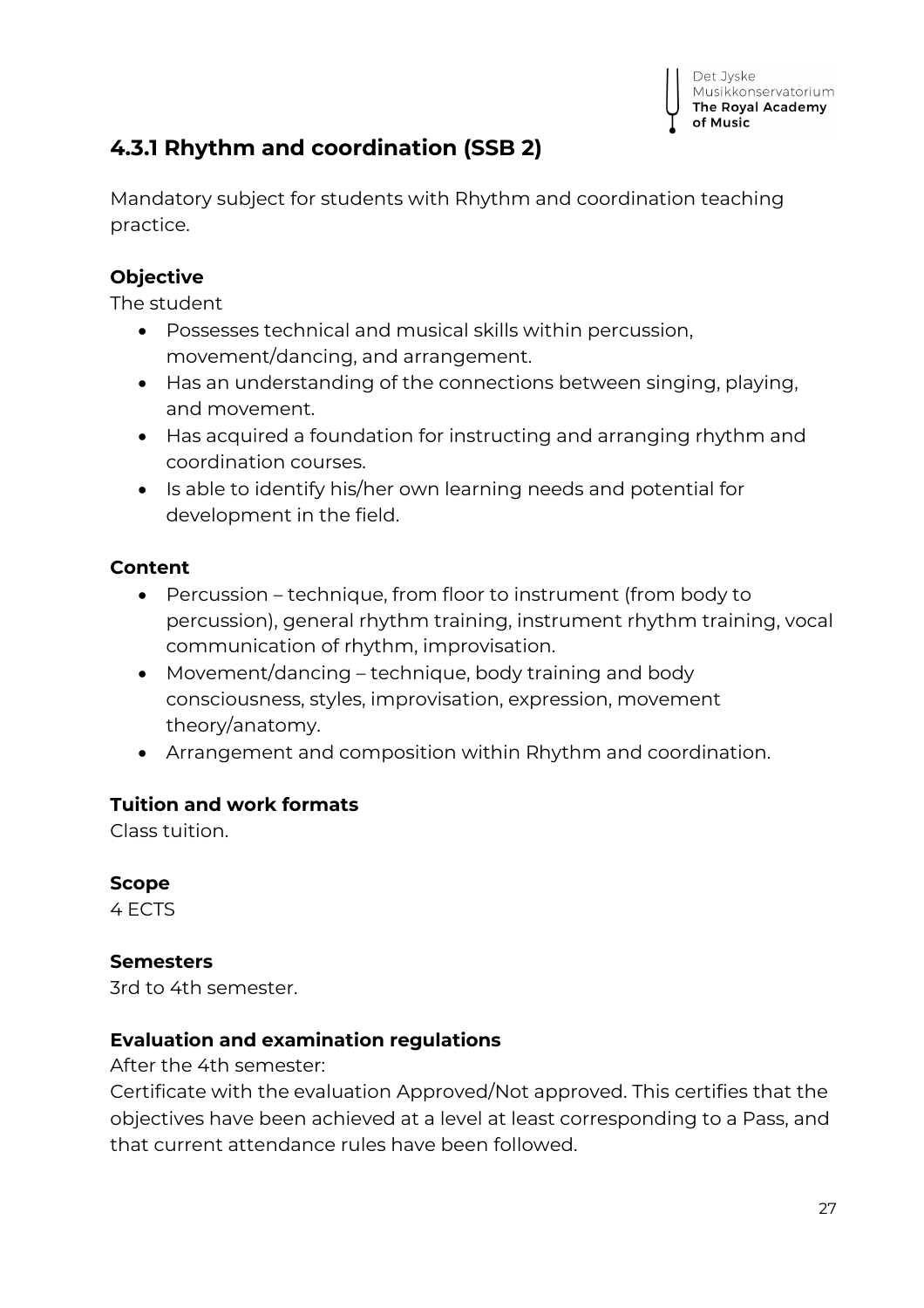## <span id="page-27-0"></span>**4.4 Choir conducting**

#### **Objective**

The student

- Is able to initiate and conduct choirs at an elementary level.
- Is capable of listening and taking relevant action in a tuition situation.
- Is able to communicate musical and artistic expression in a way that is relevant for a given target audience.
- Is able to prioritise and structure his/her time and work efforts in relation to the organisation of teaching courses.
- Possesses elementary knowledge of relevant pedagogical and didactic concepts and methods.
- Is able to reflect on his/her own pedagogical practice.
- Is conversant with ethics and responsibilities in relation to the teacher role.
- Is able to identify his/her own learning needs in the Choir conducting field.

#### **Content**

Tuition is planned in cooperation with the Music pedagogical theory teacher. It includes choir conducting with methods, didactics, and integration of elements such as the following:

The student's own composition and arrangements The student's singing skills in relation to choir conducting A cappella and with accompaniment/rhythm section

Training:

4th semester:

Preparatory training integrated in tuition. Planning and execution is handled by the teacher in cooperation with the students.

5th and 6th semester: Training (individually or in groups of 2-3) over the entire year featuring a choir capable of at least three-part harmonies. The choir must consist of at least 12 singers at beginner/intermediate level. The course is planned by the student with teacher guidance. Each training course consists of at least 10 tuition sessions. The student is supervised on selected sessions.

#### **Tuition and work formats**

Class tuition.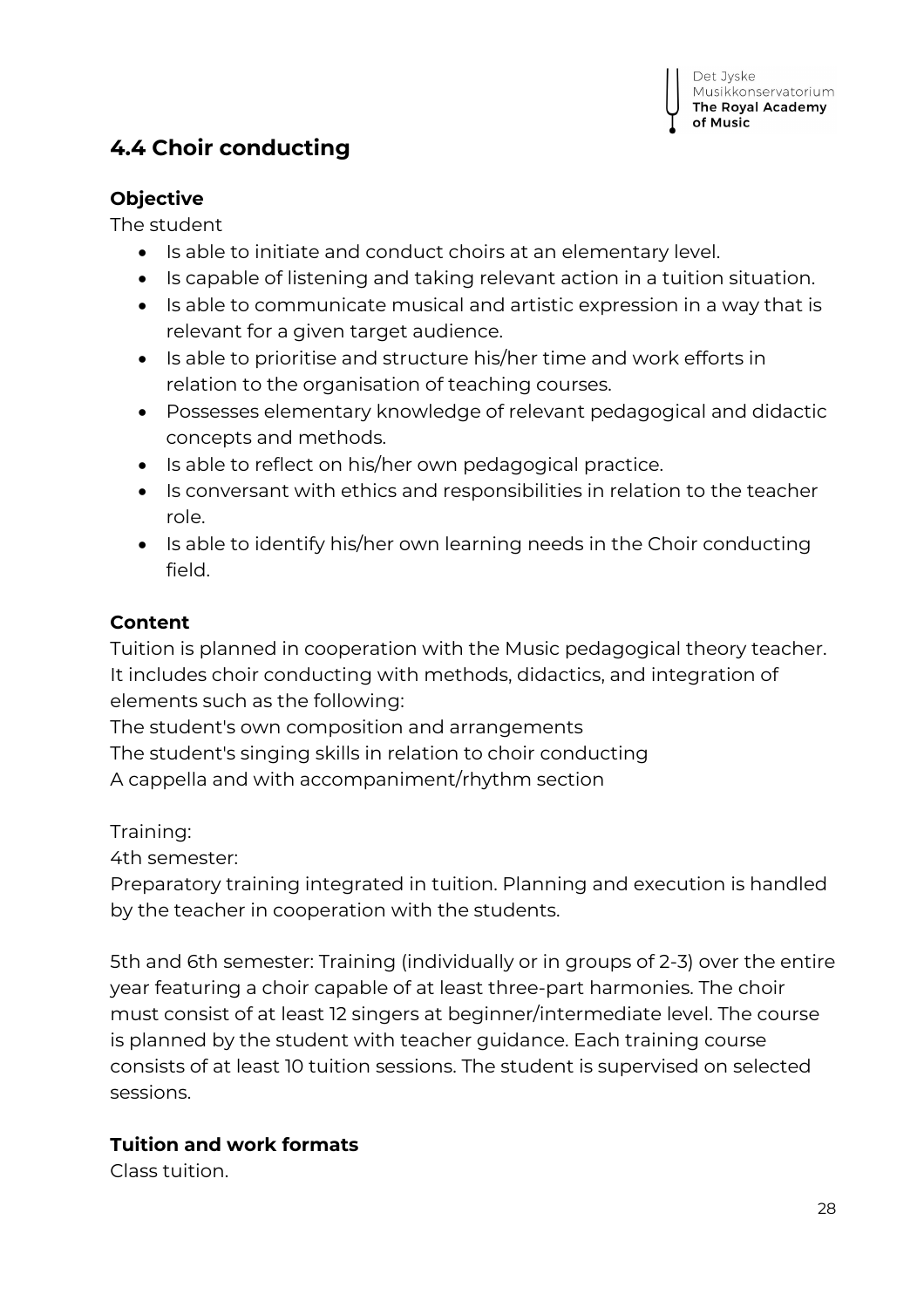Det Jyske Musikkonservatorium The Royal Academy

#### **Scope**

12 ECTS

#### **Semesters**

4th to 6th semester

#### **Evaluation and examination regulations**

After the 6th semester: examination *Examination content* Tuition demonstration: 45 minutes. Interview: 15 minutes Discussion: 15 minutes Total examination duration: 75 minutes

#### *Examination format*

Tuition demonstration featuring the training choir. The choir has been the student's practice class for the entire year. No later than 1 May, the student must hand in an individual written report for use during evaluation.

The report must fulfil the following requirements:

The report must be 6-10 normal pages long (14,400-24,000 characters). The number of characters must be stated on the title page.

The report must contain at least the following mandatory sections:

- Short class description
- Objectives for the tuition course
- Ideas, means, and methods
- Course description
- A reflection on the training course including relevant theory from Music pedagogical theory. This section must be at least 3 normal pages long (7,200 characters).
- Evaluation
- Annexes, including a list of materials with comments regarding usability and level of difficulty.

#### *Marking and evaluation*

External marking. Grade. The assessment must reflect to what extent the objectives have been achieved.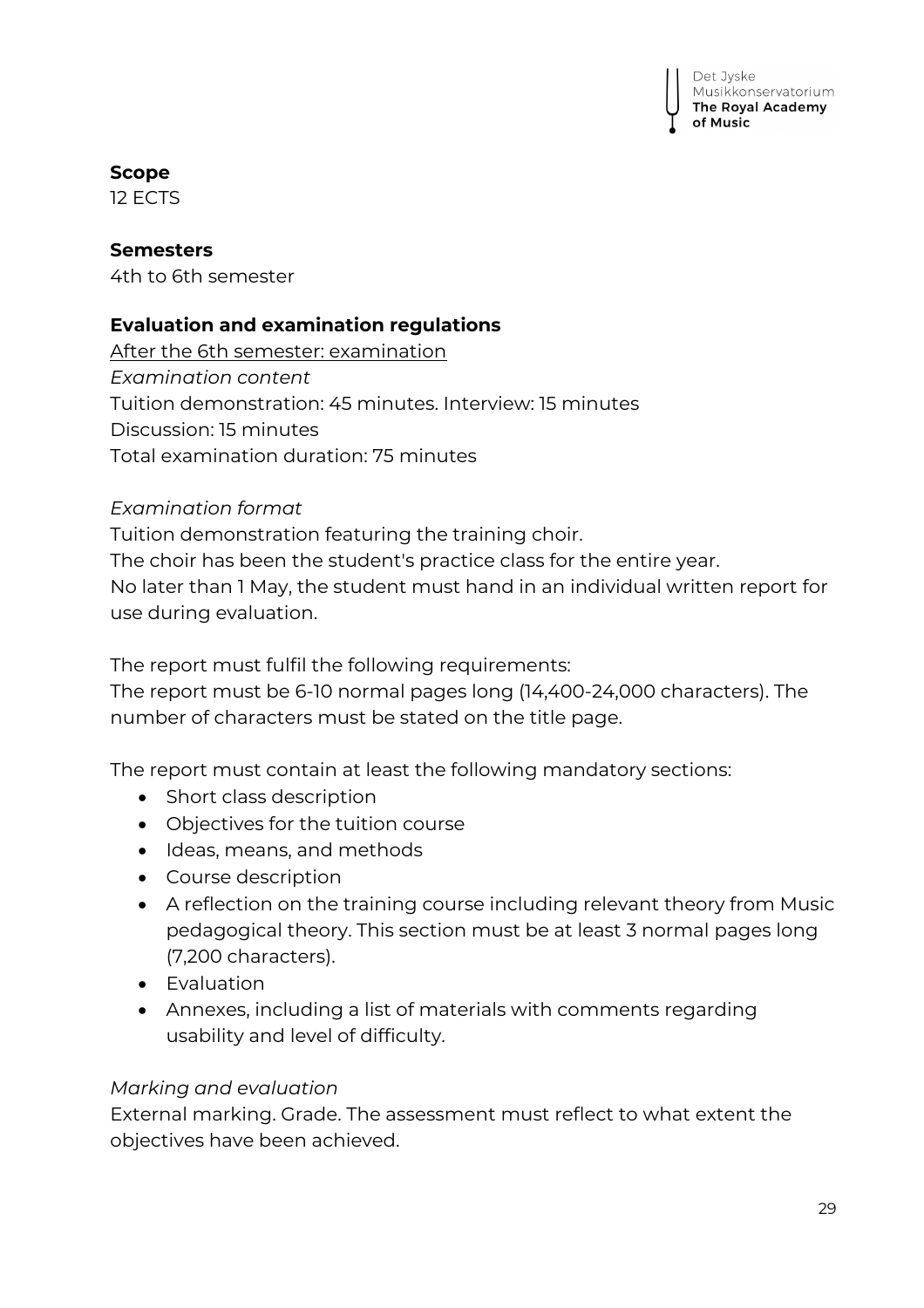## <span id="page-29-0"></span>**4.4.1 Choir arrangement**

Mandatory subject for students with Choir conducting.

#### **Objective**

The student

- Possesses elementary choir arrangement skills.
- Is able to apply his/her knowledge of music theory.
- Is able to identify his/her own learning needs and potential for development in the field.

#### **Content**

An introduction to Choir conducting training, and creating choir arrangements for it.

#### **Tuition and work formats**

Class tuition. Completing and handing in mandatory assignments set by the teacher.

#### **Scope**

2 ECTS

#### **Semesters**

3rd semester

#### **Evaluation and examination regulations**

After the 3rd semester:

Certificate with the evaluation Approved/Not approved. This certifies that the objectives have been achieved at a level at least corresponding to a Pass, and that current attendance rules have been followed.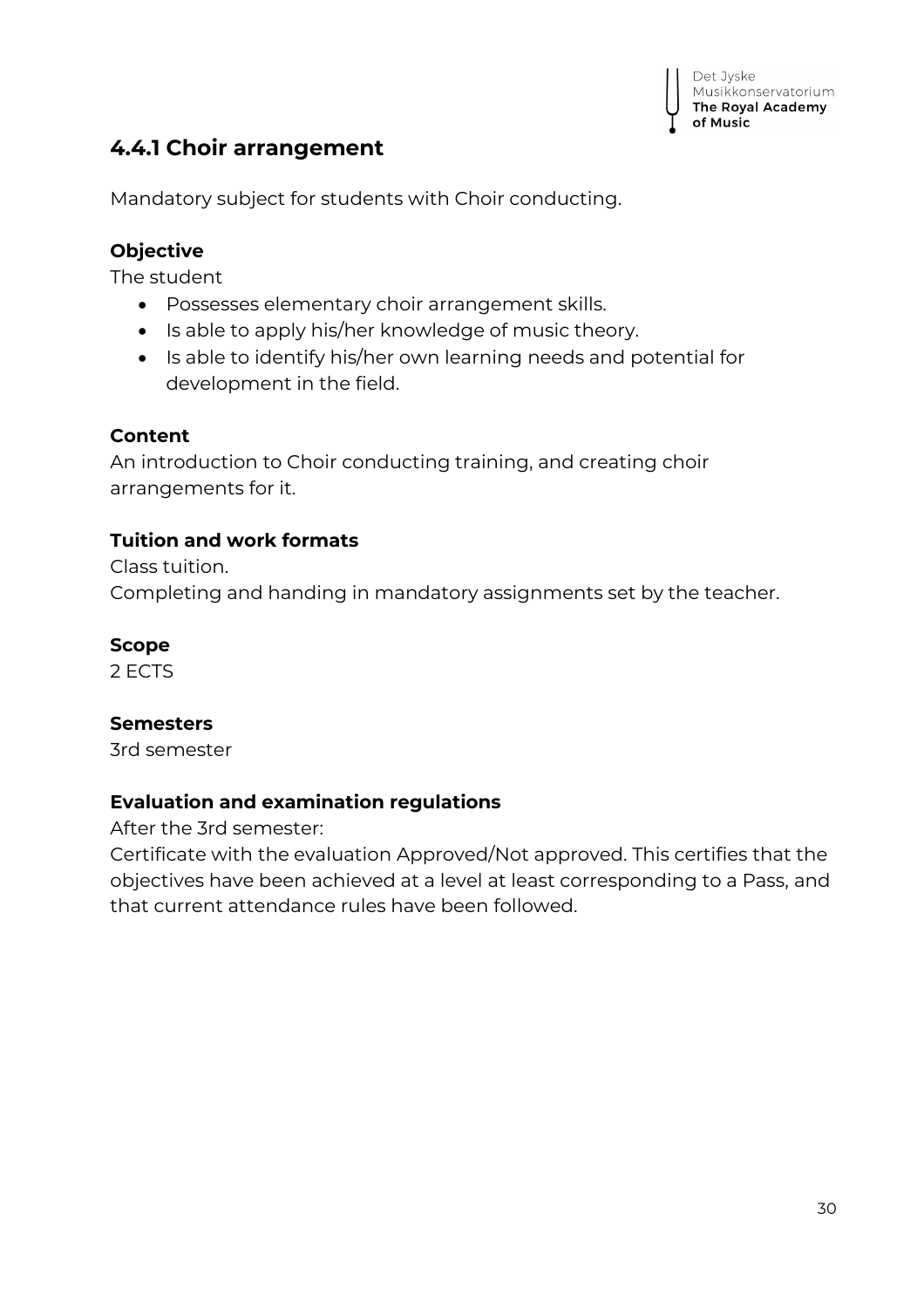## <span id="page-30-0"></span>**4.4.2 Conducting**

Mandatory subject for students with Choir conducting.

#### **Objective**

The student

- Has acquired elementary conducting skills.
- Is able to identify his/her own learning needs and potential for development in the field.

#### **Content**

Elementary conducting technique and gestures Elementary score analysis and interpretation

#### **Tuition and work formats**

Class tuition

#### **Scope**

2 ECTS

#### **Semesters**

4th semester

#### **Evaluation and examination regulations**

After the 4th semester:

Certificate with the evaluation Approved/Not approved. This certifies that the objectives have been achieved at a level at least corresponding to a Pass, and that current attendance rules have been followed.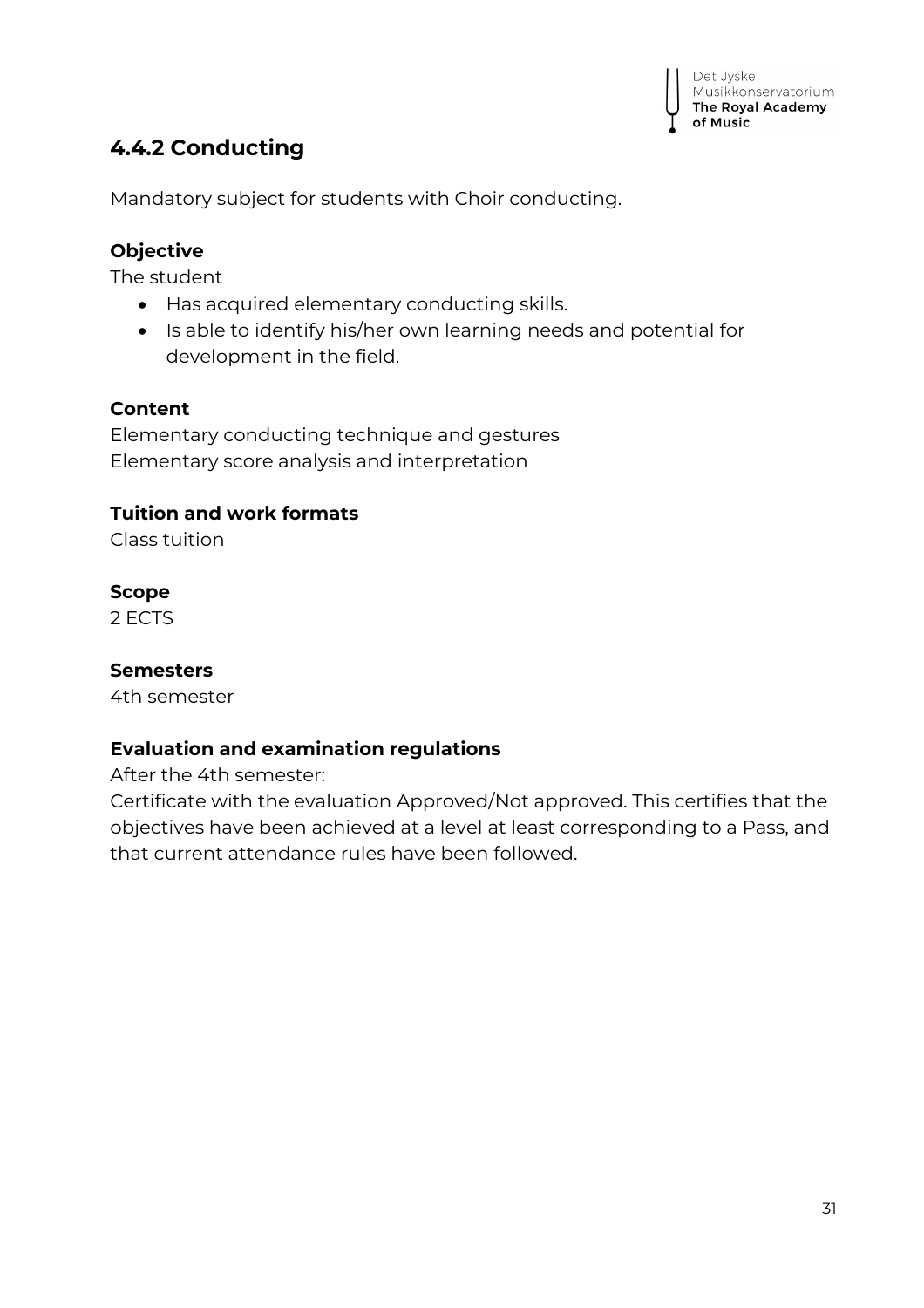

## <span id="page-31-0"></span>**4.5 Main instrument pedagogy (HI-PÆD)**

#### **Objective**

The student

- Possesses elementary tuition skills.
- Is able to organise progressive pedagogical courses.
- Is able to communicate musical content to pupils and other nonspecialists.
- Is able to prioritise and structure his/her time and work efforts in relation to the organisation of teaching courses.
- Is able to reflect on practice and choice of methods in relation to various teaching and communication situations.
- Is conversant with ethics and responsibilities in relation to the teaching/communication role.
- Is able to acknowledge and handle pedagogical and didactic challenges in a creative, investigative, and analytical manner.
- $\bullet$  Is able to identify his/her own learning needs in the teaching field.

#### **Content**

For instrumentalists: An introduction to relevant pedagogical literature and methods.

For singers: An introduction to vocal technique and relevant pedagogical methods.

Training:

The student chooses option A or B:

A) Individual training with a pupil at beginner level. The pupil must be less than 16 years old when the course starts.

The training course consists of at least 20 tuition sessions. The student is supervised on selected sessions.

B) The student develops two courses:

Autumn semester: Individual training with a pupil at beginner level; no age requirements.

Spring semester: Individual training with a pupil at beginner level. The pupil must be less than 16 years old when the course starts. Each training course consists of at least 10 tuition sessions. The student is supervised on selected sessions.

The student may not give more than one lesson in one day.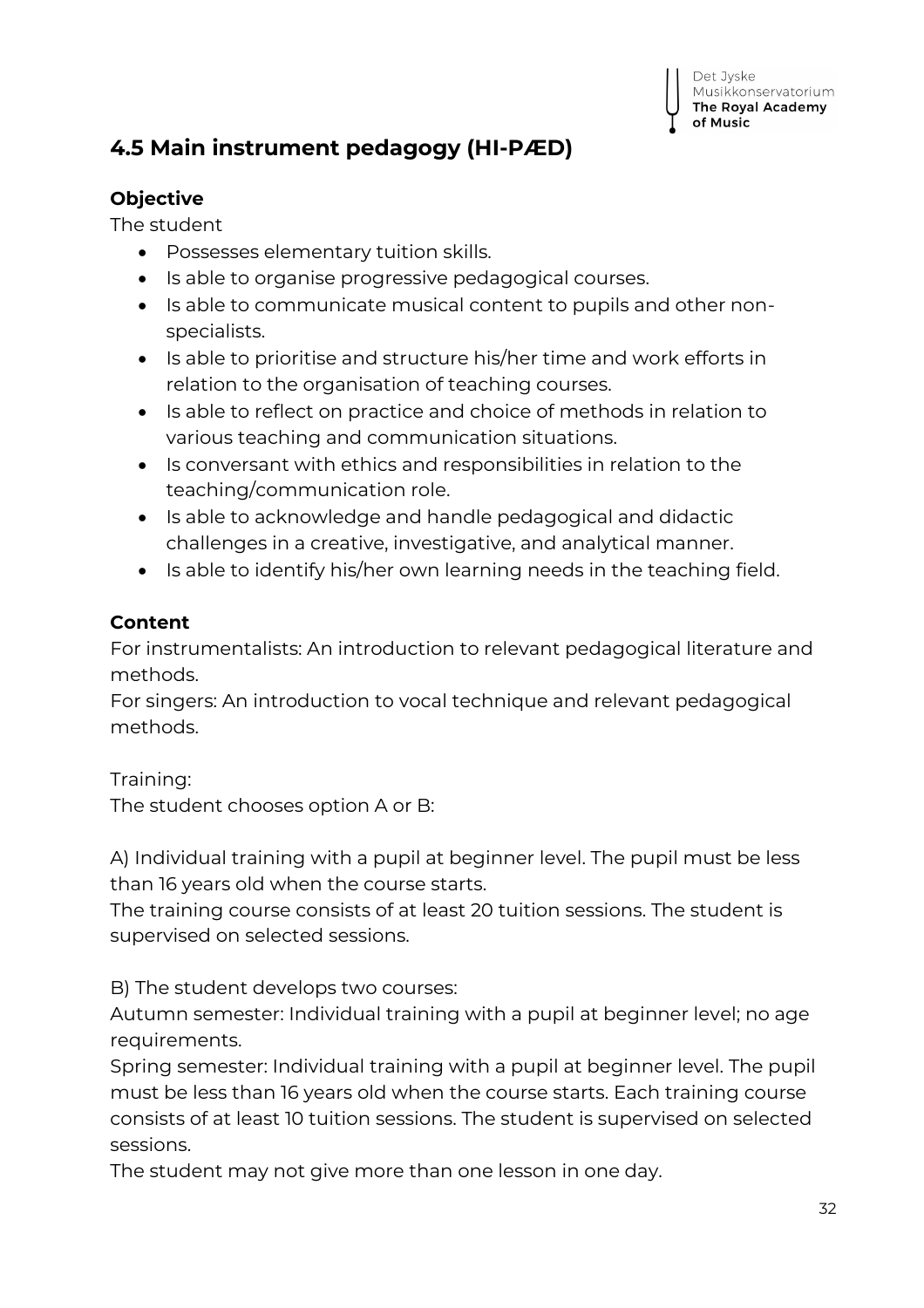

#### **Tuition and work formats**

Class tuition and individual guidance. The training is organised jointly by the student and the teacher.

#### **Scope**

4 ECTS

**Semesters** 5th to 6th semester

#### **Evaluation and examination regulations**

After the 6th semester: examination

*Examination content* Report. Tuition demonstration: 25 minutes. Interview: 10 minutes. Discussion: 15 minutes.

Total examination duration: 50 minutes.

#### *Examination format*

The student teaches the pupil (less than 16 years old when the course starts). After the tuition demonstration, the student comments on the training course and the lesson and answers questions from the examiners.

On 1 May, the student hands in a written report.

The report must fulfil the following requirements: The report must be 4-6 normal pages long (9,600-14,400 characters). The number of characters must be stated on the title page.

The report must contain at least the following mandatory sections:

- Anonymous description of the pupil
- Objectives of the tuition course
- Ideas, means, and methods and a description of the course
- Description of a lesson
- An evaluation of the course
- Annexes, including a list of materials with comments regarding usability and level of difficulty.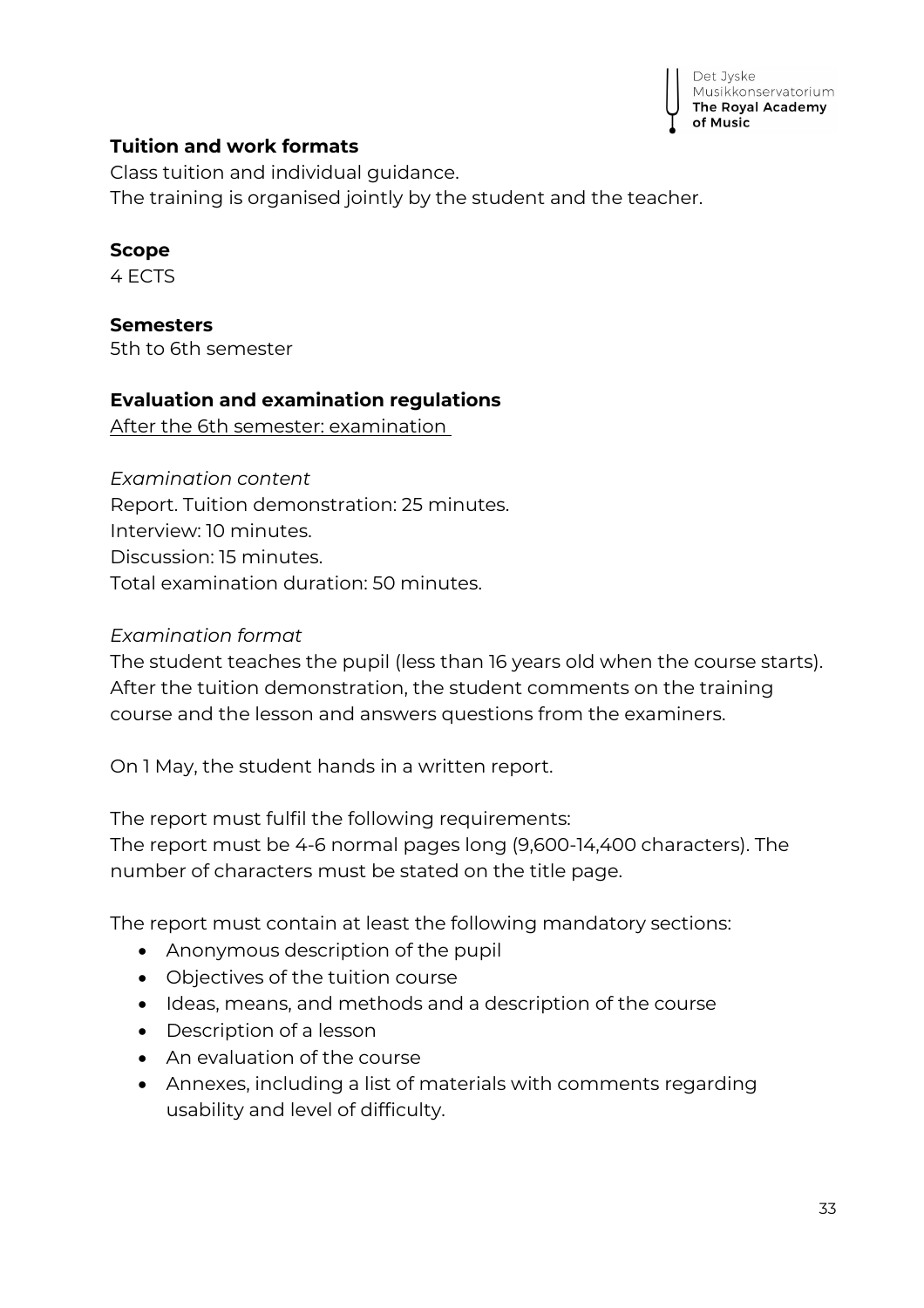

#### *Marking and evaluation*

Internal marking. Grade. The assessment must reflect to what extent the objectives have been achieved.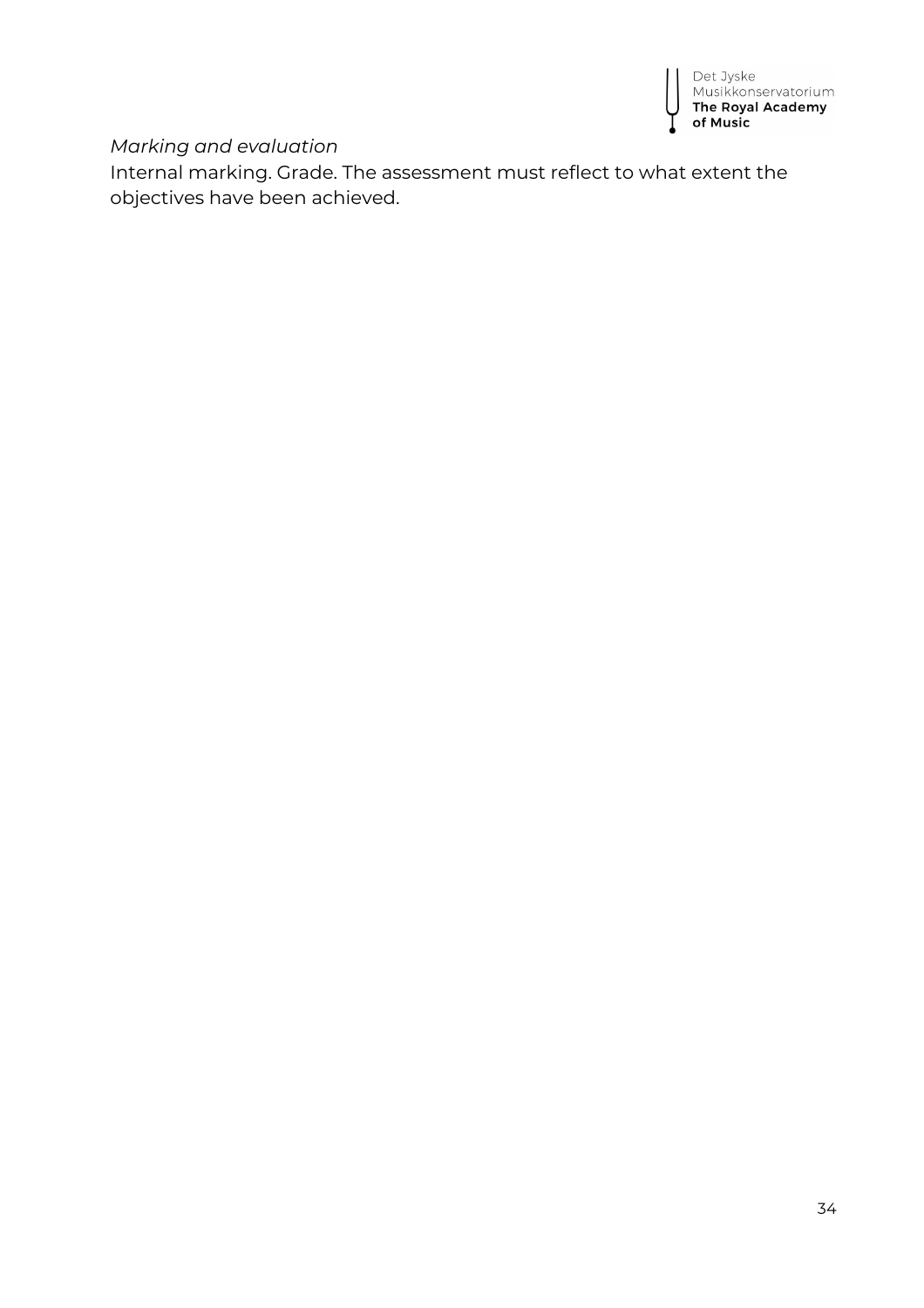

## <span id="page-34-0"></span>**4.6 Music pedagogical theory**

#### **Objective**

The student

- Has acquired elementary knowledge of relevant theories, concepts, and methods within music pedagogy.
- Is able to apply theory in his/her music teaching practice.
- Is able to reflect on ethics and responsibilities in relation to the teacher role.
- Is able to reflect on communication in tuition situations.
- $\bullet$  Is able to reflect on his/her own learning processes, and those of others, in relation to given learning objectives.

#### **Content**

Tuition is planned in cooperation with the conducting subject teachers. Tuition must qualify student reflections on their practical experiences from the conducting subjects.

Tuition includes the following:

- theories of music teaching
- learning theories
- general psychological theories relevant to music tuition

#### **Tuition and work formats**

Class tuition.

Joint symposia with the conducting subject classes are optional.

#### **Scope**

6 ECTS

#### **Semesters:**

5th to 6th semester

#### **Evaluation and examination regulations**

Certificate with the evaluation Approved/Not approved. This certifies that the objectives have been achieved at a level at least corresponding to a Pass, and that current attendance rules have been followed.

Subject content is also included in written conducting subject reports.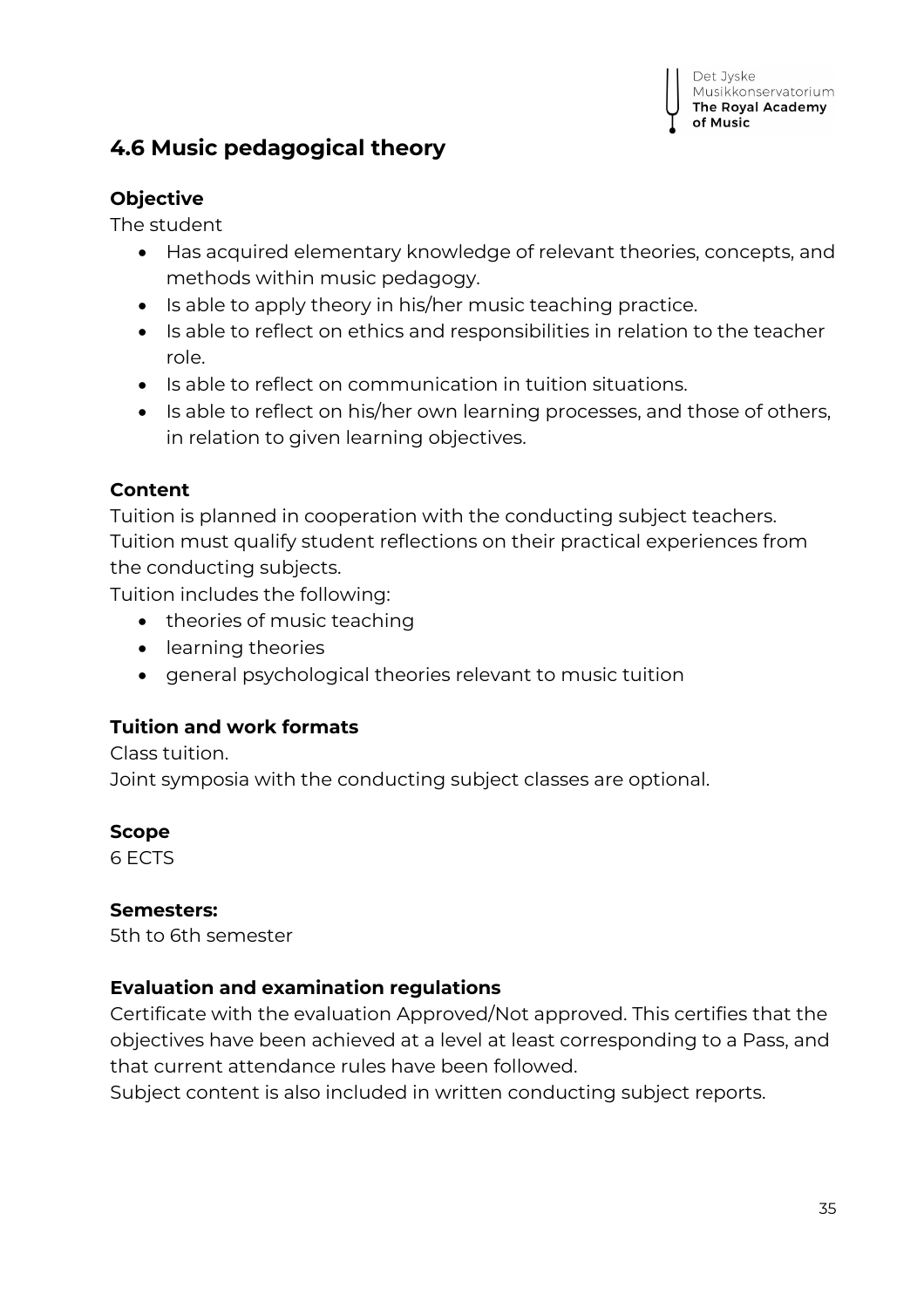## <span id="page-35-0"></span>**5 General studies**

## <span id="page-35-1"></span>**5.1 Music history**

#### **Objectives**

The student

- Has acquired elementary knowledge of the history of jazz/pop/global music.
- Is able to see the music in a wider cultural-historical context.
- Is able to communicate topics from music history and music analysis in writing and verbally.
- Is able to acknowledge and handle challenges in the field of music history in an investigative and analytical manner.
- Is capable of critical source assessment.
- Is able to identify his/her own learning needs in the music history field.

#### **Content**

Tuition includes the following:

- EXEX Key artists and works from the last approx. 100 years of jazz/pop/global music.
- The cultural significance of the works/artists in the given periods.
- The historical circumstances surrounding the music.
- Parameters of the music itself.

#### **Tuition and work formats**

Class tuition.

Individual guidance in connection with the written examination assignment.

#### **Scope**

7 ECTS

#### **Semesters**

1st to 3rd semester

#### **Evaluation and examination regulations**

After the 3rd semester: examination.

*Examination content*

Oral examination based on the written assignment.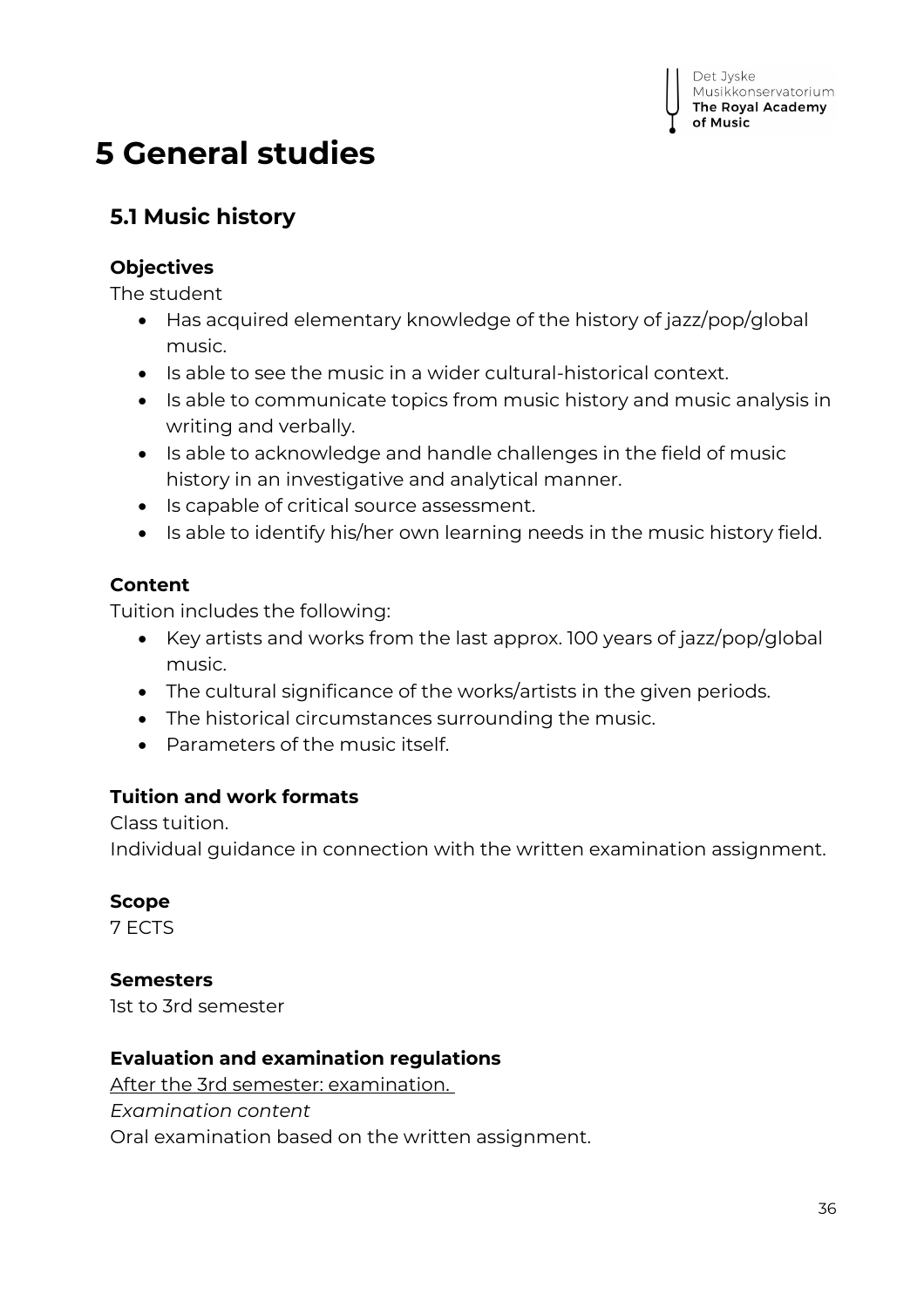

The written assignment must be handed in no later than 1 December. The title and subject of the assignment is chosen by the student in consultation with the teacher.

The assignment must include the following content:

- Table of contents.
- Introduction: problem formulation and subject delimitation, including the importance of the subject for the student's own artistic practice.
- History section.
- Analysis section.
- Conclusion.
- Perspectives, if desired.
- Literature and discography.
- Optional annexes including sound examples.

The scope of the written assignment should be 8-12 normal pages (19,200- 28,800 characters) excluding annexes.

Oral examination: 25 minutes (15 minutes of presentation and 10 minutes of interview)

Discussion: 15 minutes.

Total examination duration: 40 minutes.

#### *Marking and evaluation*

Internal marking. Grade. The grade must reflect to what extent the objectives have been achieved.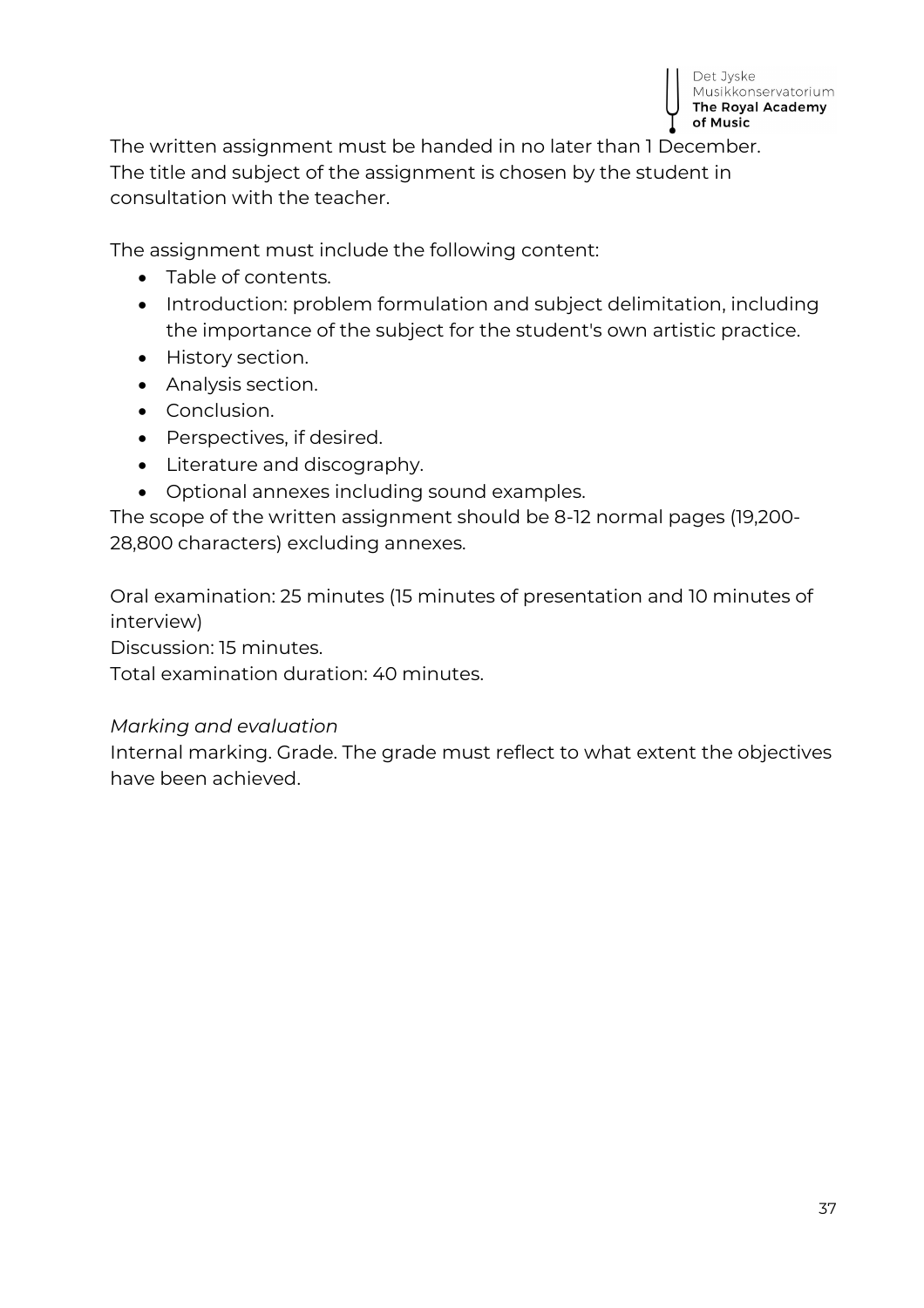## <span id="page-37-0"></span>**5.2 Music theory and arrangement**

#### **Objective**

The student

- Is able to arrange for various ensemble types and for musicians at various levels.
- Is conversant with arrangement in a wide variety of styles.
- Has acquired knowledge of instrument idiom and notation for rhythm section instruments, wind instruments, and vocals.
- Understands and is able to reflect on general terms and concepts of music theory that are used domestically and abroad.
- May apply various critical and analytical approaches to music theory.
- $\bullet$  Is able to identify his/her own learning needs in the field of theory of music and arrangement.

#### **Content**

Tuition includes the following:

- Arranging for rhythm section, wind instruments, and vocals.
- Harmonising.
- Notation in simple form (with lead sheets and rhythm section scores) as well as using full scores.
- Instrument idiom.

#### **Tuition and work formats**

Class tuition.

Completing and handing in mandatory assignments set by the teacher. The assignments must be handed in to the teacher no later than the last tuition session on the spring semester.

#### **Scope**

4 ECTS

#### **Semesters**

1st and 2nd semester

#### **Evaluation and examination regulations**

Certificate with the evaluation Approved/Not approved. This certifies that the objectives have been achieved at a level at least corresponding to a Pass, and that current attendance rules have been followed.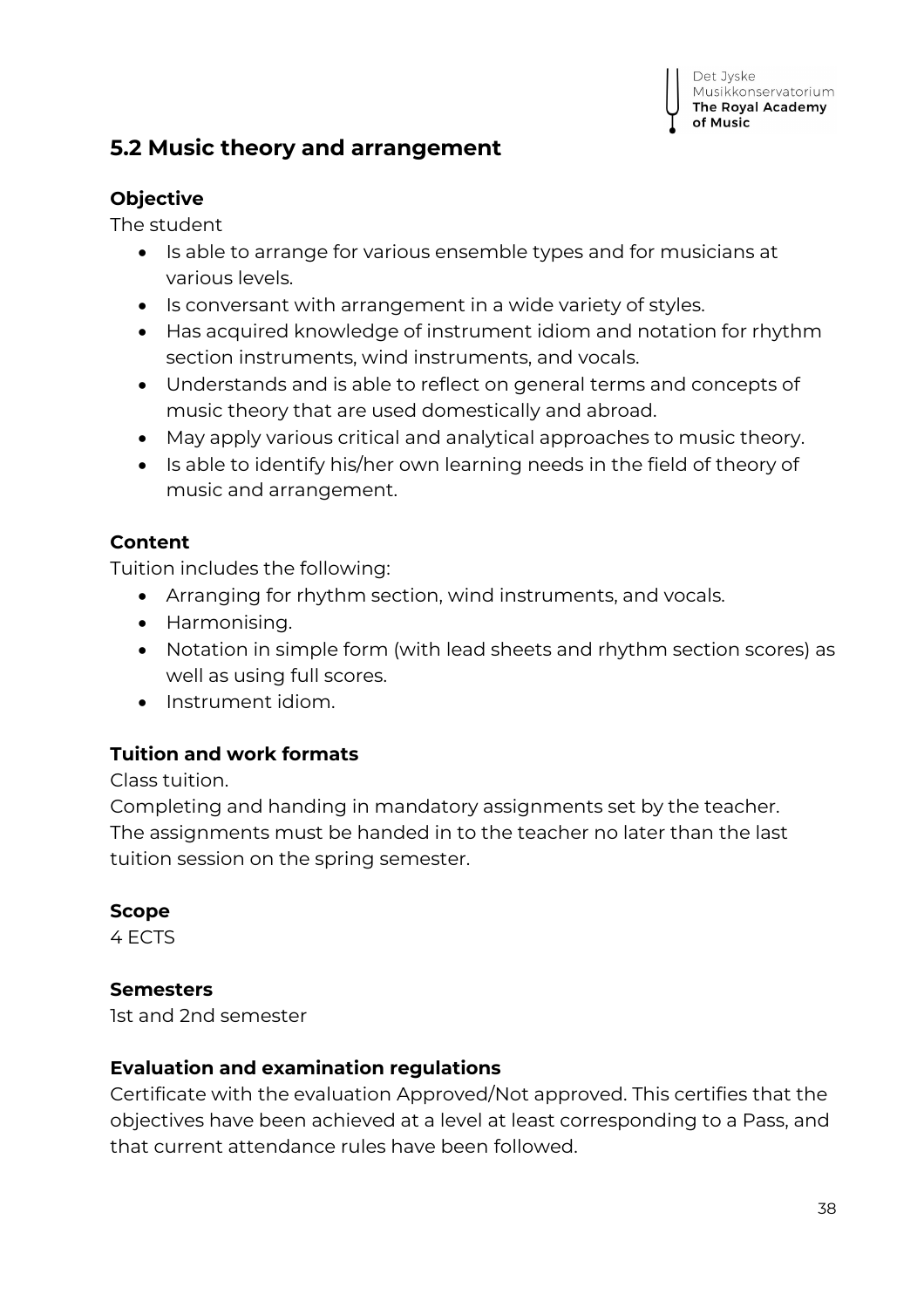## <span id="page-38-0"></span>**5.3 Music technology**

#### **Objective**

The student

- Has acquired elementary music technology skills.
- Possesses elementary knowledge of music technology.
- Is able to identify his/her own learning needs in the music technology field.

#### **Content**

Tuition includes the following:

- Notation (using e.g. Sibelius).
- Music production including the use of a DAW (e.g. Cubase or Logic).
- Using the sound studio.

#### **Tuition and work formats**

Class tuition. Completing and handing in mandatory assignments set by the teacher.

#### **Scope**

4 ECTS

#### **Semesters**

1st and 2nd semester.

#### **Evaluation and examination regulations**

After the 2nd semester:

Certificate with the evaluation Approved/Not approved. This certifies that the objectives have been achieved at a level at least corresponding to a Pass, and that current attendance rules have been followed.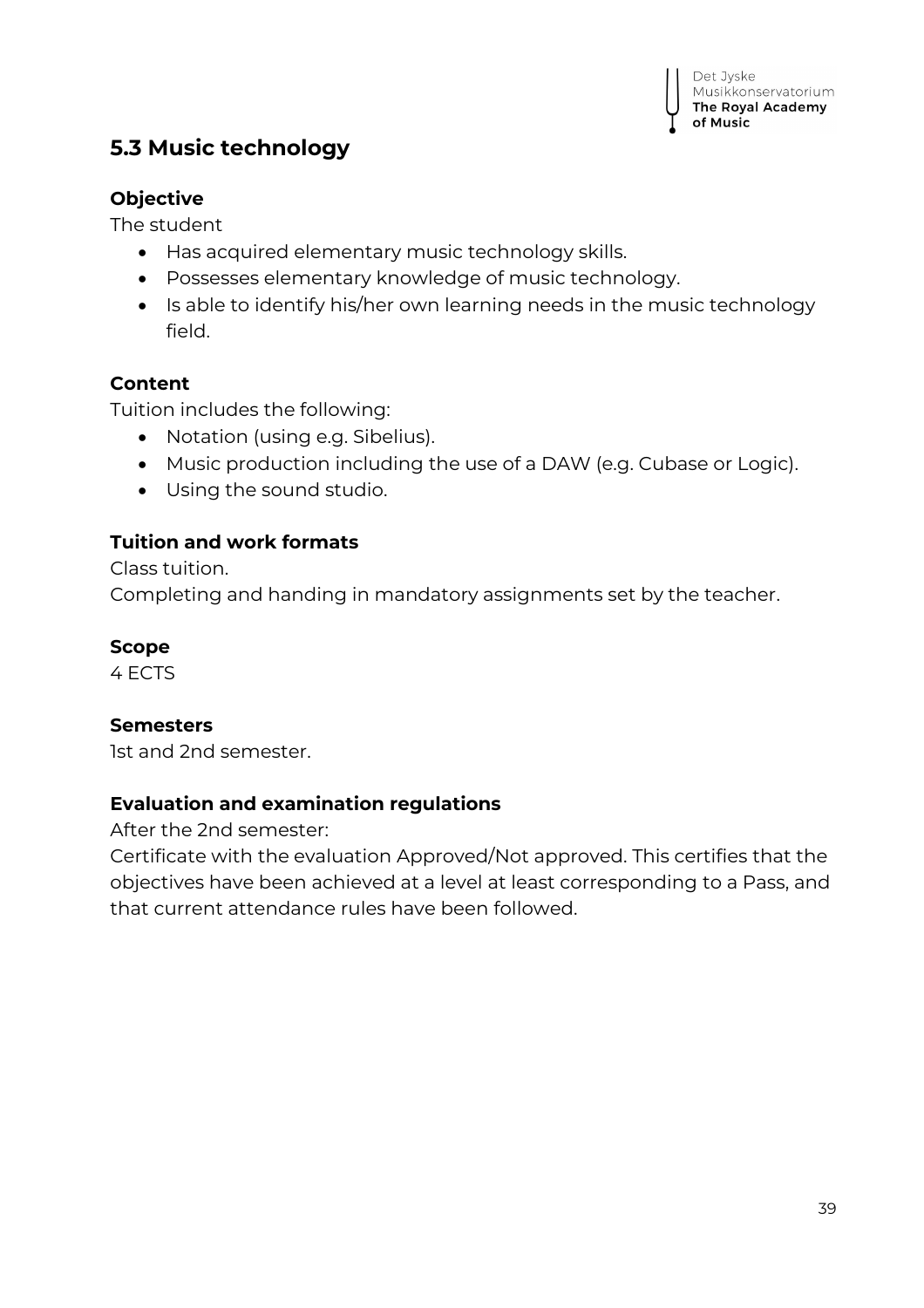## <span id="page-39-0"></span>**6 Entrepreneurial studies**

## **Objective**

Upon completion of the tuition course, the student

- Possesses elementary knowledge of the music industry and culture in a modern, globalised world.
- Understands and is able to reflect on common practices and relations between the music industry and various players in the cultural sphere.
- Is able to create programmes and communicate with a view to employment in music.
- Is able to appraise challenges and issues in relation to his/her own career.
- Is able to communicate his/her own artistic and pedagogical choices to peers, audiences, and media players.
- Is able to work in a creative, investigative, and analytical manner in relation to the music industry and culture in a globalised world.
- Is able to act with integrity in various professional contexts and participate in relevant cross-disciplinary cooperation.

### **Content**

Tuition on the individual semesters covers various subjects including:

2nd semester: **Personal management**

- Competence assessment
- Self-management
- Study technique
- CV

#### 3rd semester: **Environment and communication**

- Networking
- External communication, e.g. press releases, social media, and elevator speeches
- Planning and executing training courses
- An introduction to international activities

#### 4th semester: **Project management and cooperation**

- Development of ideas
- Project management
- Fund raising
- Planning and executing a joint class project
- Target audiences and booking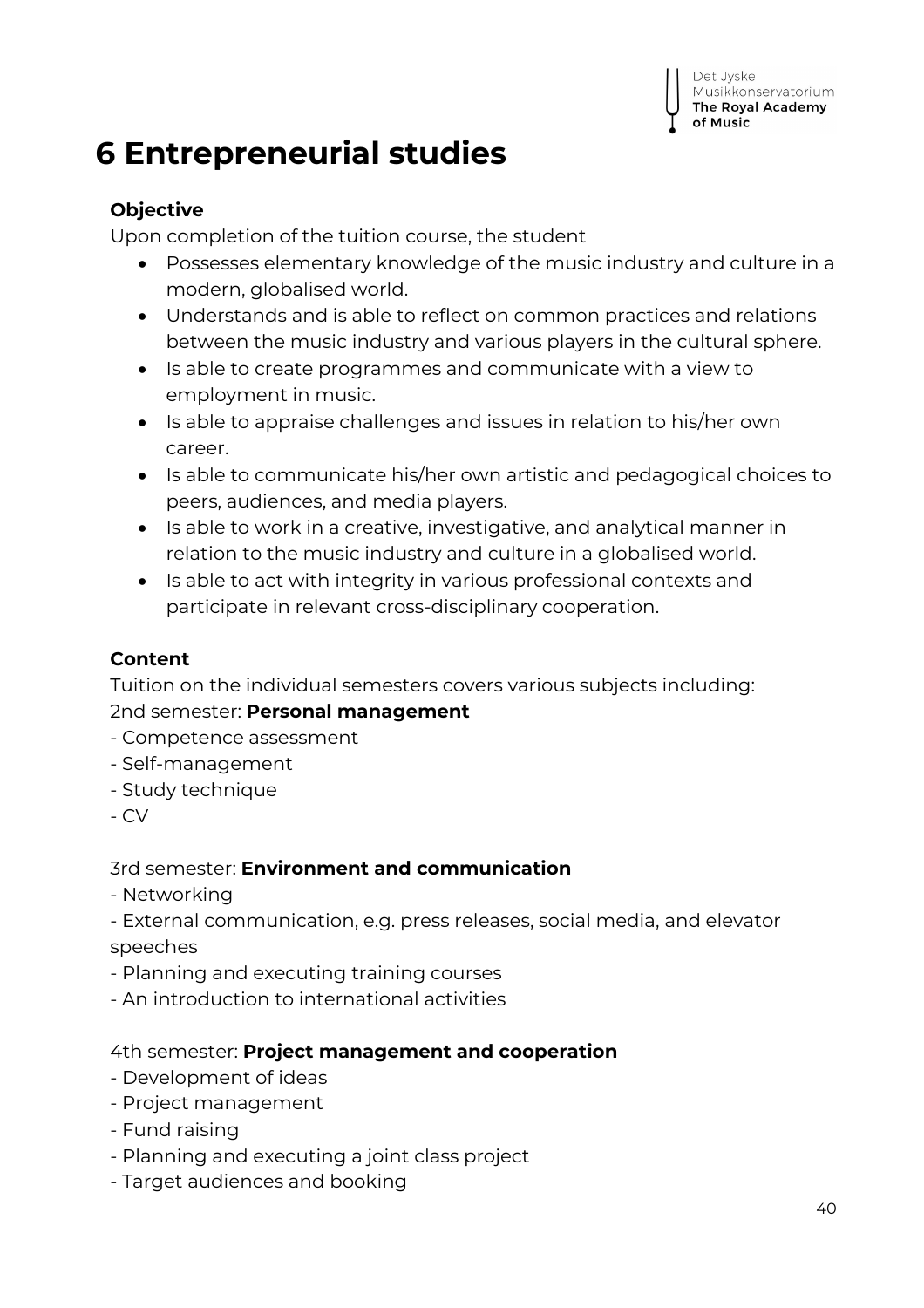

#### 5th semester: **Project**

- Project management
- Career planning
- Communication
- Planning and executing the examination project

#### **Mandatory assignments**

A mandatory assignment is included on each semester.

The semester can only be passed if the assignments have been handed in and approved by the teacher. All assignments must relate theory and/or method to practice.

At least one of the projects over the course of the BMus programme must be of an international or intercultural kind.

2nd semester: CV creation Reflection assignment on personal management 3rd semester: Training course Training report (in which the student reflects on the importance of networking)

4th semester: Collaboration project. Project management assignment 5th semester: Project completion with subsequent examination assignment Scope of written assignments on the 2nd to 4th semester: 2 to 4 normal pages (4,800-9,600 characters).

#### **Tuition and work formats**

Class tuition

#### **Scope**

12 ECTS

## **Semesters**

2nd to 5th semester

#### **Evaluation and examination regulations**

#### *Examination format* Oral examination based on the examination assignment: 20 minutes. Discussion: 10 minutes

Scope of the examination assignment: 5-7 normal pages (12,000-16,800 characters) or corresponding video material.

As a minimum, the examination assignment must cover 2 themes from the core areas of the subject with relevant literature (theory and/or method).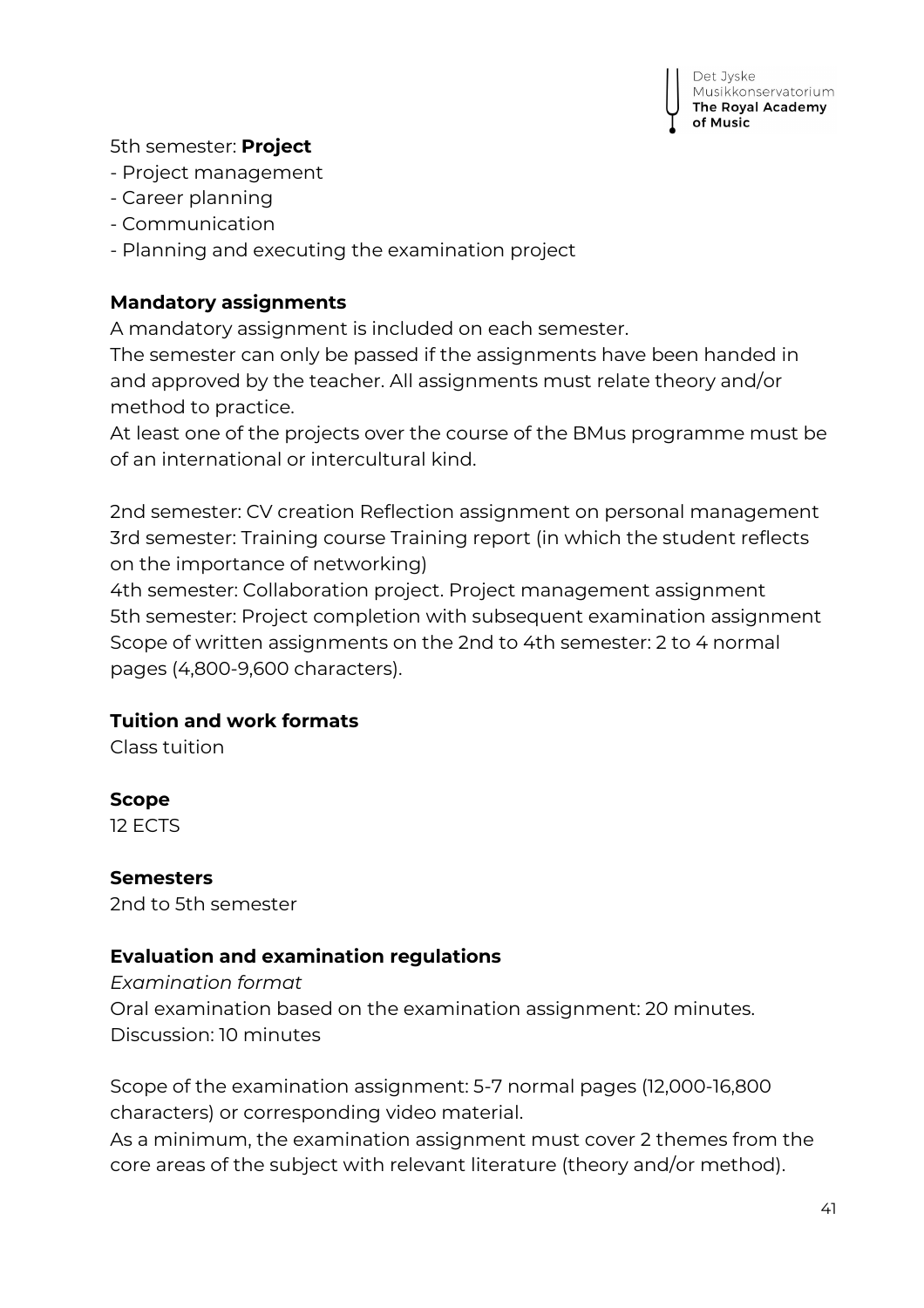

During the oral examination, the student relates theory to his/her own practice and uses this as a starting point for a reflection on his/her professional and personal development.

#### *Marking and evaluation*

Internal marking. Evaluation: Grade.

The assessment must reflect to what extent the objectives of the subject have been achieved.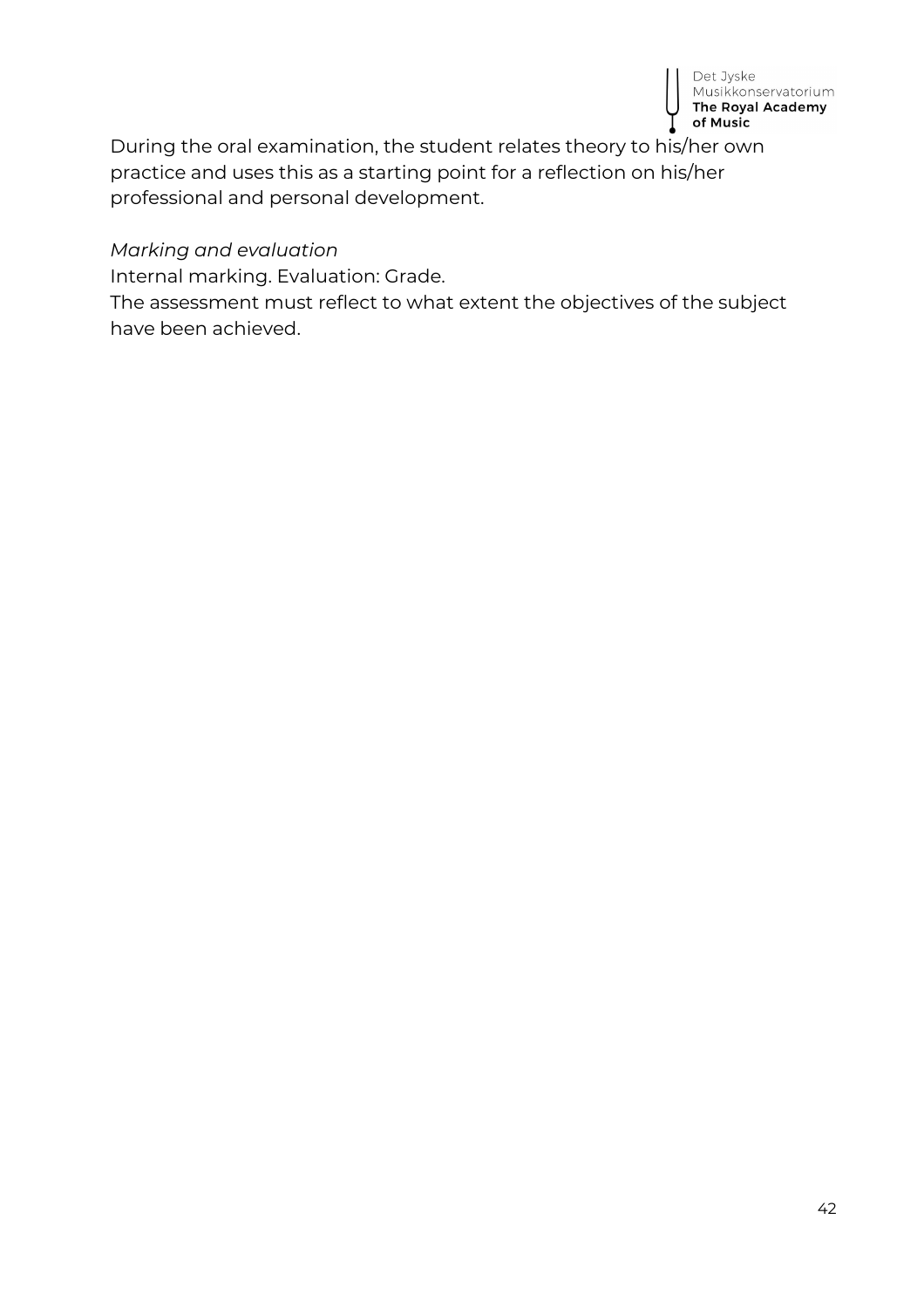## <span id="page-42-0"></span>**7 Bachelor project**

#### **Objective**

Upon completion of the Bachelor project, the student

- Possesses elementary knowledge of practice, methods, and theory within the chosen project area.
- Is able to reflect on his/her practice and choice of methods in relation to the project.
- Is able to use relevant methods, tools, and forms of expression in a creative, performance, and/or pedagogical context.
- Is able to independently identify and acquire project-relevant knowledge and use relevant project-related solution models.
- Is able to communicate project idea and results verbally and in writing.
- Is able to work on a project basis in a creative, investigative, and analytical manner.
- Is able to find relevant cooperation partners and act professionally in vocational and/or cross-disciplinary cooperation.
- Is able to set up and adhere to a realistic schedule.

### **Content**

The bachelor project takes one main area as its starting point but may include other, cross-disciplinary approaches.

The student chooses and defines his/her own project. The project must include the following elements:

a) A creative, performance, and/or pedagogical element.

b) Communication of the above.

c) A written reflection. Scope: maximum 20 normal pages (48,000 characters) excluding annexes

Examples of item a) include a composition, concert, performance, installation, CD recording, or tuition course.

Examples of item b) include a lecture at the final exam which further puts into perspective the materials covered in items a) and c), or a home page/portfolio created by the student.

## **Tuition and work formats**

The student works independently on the project and receives individual guidance.

Tuition may also include class tuition and/or project group work.